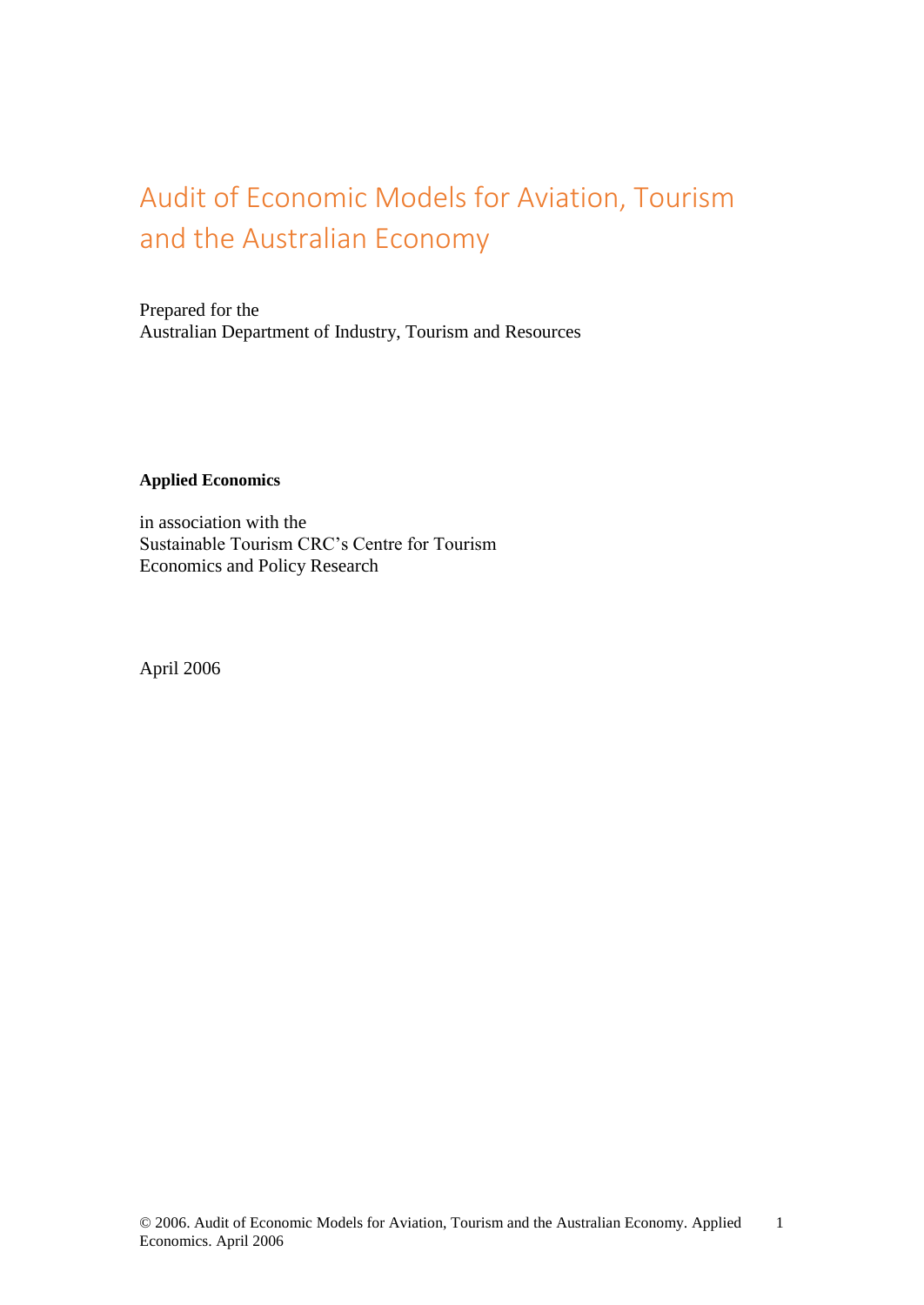## **Authors of Report**

This report has been prepared by:

| Dr. Peter Abelson       | <b>Applied Economics</b>                                                     |
|-------------------------|------------------------------------------------------------------------------|
| Dr. Roselyne Joyeux     | Applied Economics and Macquarie University                                   |
| Professor Glenn Withers | Applied Economics and Australian National University                         |
| Dr. Philippa Dee        | <b>Australian National University</b>                                        |
| Professor Larry Dwyer   | UNSW, STCRC Centre for Tourism Economics and Policy<br>Research              |
| Professor Peter Forsyth | Monash University, STCRC Centre for Tourism Economics<br>and Policy Research |
| Mr. Ray Spurr           | UNSW, STCRC Centre for Tourism Economics and Policy<br>Research              |

Any comments or queries should be addressed t[o pabelson@appliedeconomics.com.au](mailto:pabelson@appliedeconomics.com.au)

Peter Abelson Director, Applied Economics Sydney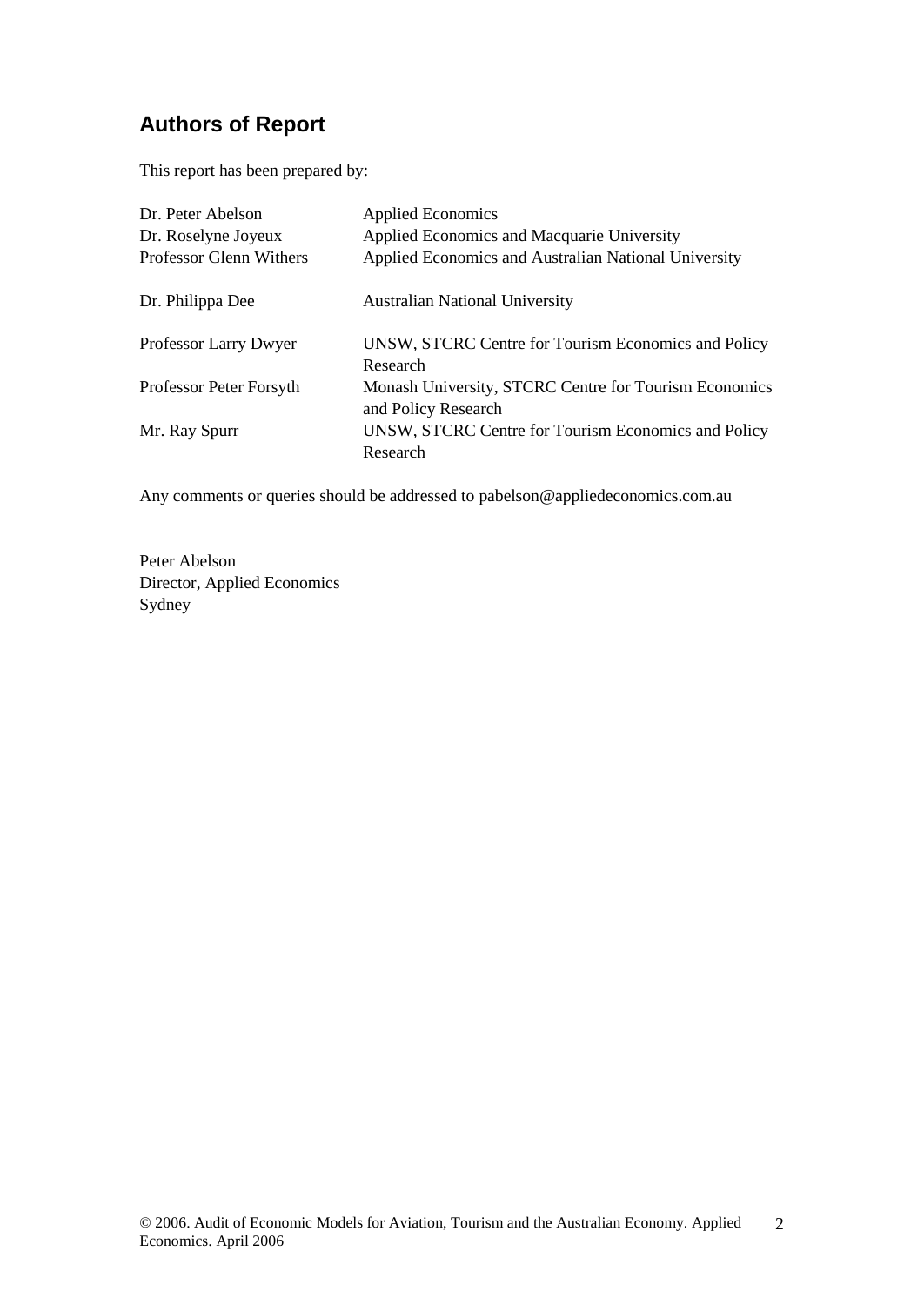## **Contents**

|                           | <b>Executive Summary</b>                                          | 4  |
|---------------------------|-------------------------------------------------------------------|----|
| $\mathbf{1}$              | <b>Introduction</b>                                               |    |
| 1.1                       | <b>Report Objectives</b>                                          | 9  |
| 1.2                       | <b>Outputs Required from Economic Models</b>                      | 10 |
| 1.3                       | Major Types of Economic Model                                     | 14 |
| $\boldsymbol{2}$          | <b>Multi-Sector Economy Models and Economic Welfare</b>           |    |
| 2.1                       | <b>Input-Output Models</b>                                        | 15 |
| 2.2                       | Computable General Equilibrium Models                             | 16 |
| 3                         | <b>Market-Specific Models and Economic Welfare</b>                |    |
| 3.1                       | Market-Specific Models                                            | 20 |
| 3.2                       | <b>Cost-Benefit Analysis</b>                                      | 21 |
| 3.3                       | An Example of Cost-Benefit Analysis                               | 22 |
| 4                         | <b>Other Potentially Relevant Economic Models</b>                 |    |
| 4.1                       | Introduction                                                      | 23 |
| 4.2                       | Univariate Time Series Models                                     | 23 |
| 4.3                       | <b>Multivariate Models</b>                                        | 24 |
| 5                         | <b>Review of Models: Strengths, Weaknesses and Applications</b>   |    |
| 5.1                       | Introduction                                                      | 26 |
| 5.2                       | <b>Input-Output Models</b>                                        | 26 |
| 5.3                       | Computable General Equilibrium Models                             | 27 |
| 5.4                       | Market-Specific Models                                            | 28 |
| 5.5                       | <b>Other Economic Models</b>                                      | 29 |
| 5.6                       | Summary: Strengths, Weaknesses and Applications                   | 30 |
| 5.7                       | <b>Applications Further Considered</b>                            | 32 |
|                           | <b>Appendices</b>                                                 |    |
| A                         | Multi-Sector Economy Models and Economic Welfare                  | 35 |
| $\, {\bf B}$              | Market-Specific Models and Economic Welfare                       | 46 |
| $\mathsf{C}$              | Other Potentially Relevant Economic Models                        | 55 |
| $\mathbf D$               | Overview of Selected Literature                                   | 63 |
| E                         | Proposed Qantas / Air New Zealand Trans-Tasman Strategic Alliance | 70 |
| $\boldsymbol{\mathrm{F}}$ | Consultations                                                     | 75 |
| G                         | Specific Models Referenced in Report                              | 76 |
|                           | <b>References</b>                                                 | 77 |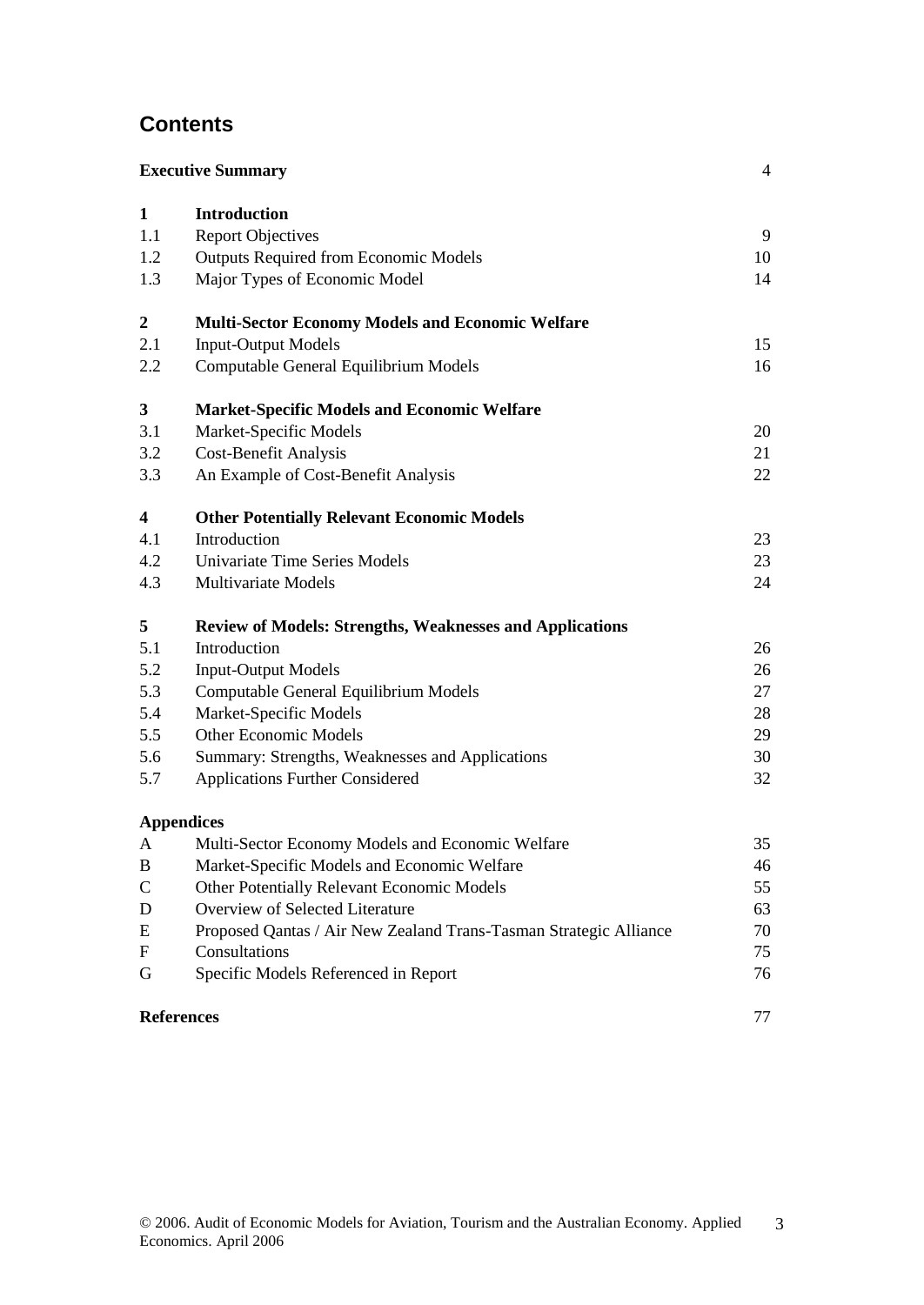## **Executive Summary**

The Australian Department of Industry Tourism and Resources (DITR) commissioned Applied Economics (in association with the STCRC's Centre for Tourism Economics and Policy Research) to prepare a report on economic models for use in the aviation and tourism industries.

Drawing on consultations with government and industry, the first chapter of this report describes the major kinds of outputs that government and industry are looking for. Separate chapters then follow on general economy (multi-sector) models, market-specific models, and other relevant models respectively.

- A general economy (multi-sector) model is a model of all sectors (industries) of the economy, but it may apply to a region as well as to the country as a whole.
- A market-specific model is a model of a market and typically applies to one sector or industry or, quite often, to a sub-sector.
- Other relevant models include various structural estimation and time series models, including aggregate (non-sectoral) macroeconomic models.

The main text provides an overview of these models along with some applications. Appendices provide more detailed descriptions of the models and applications.

The last chapter of the main report summarizes the main strengths and weaknesses of these economic models and draws conclusions. An important conclusion is that the models are often complementary and studies may often draw on more than one kind of model.

## **Outputs required by government and industry**

Table S.1 shows the major forms of outputs that the economic models are expected to produce at national, regional and industry level.

| Level of analysis | Output required                                                                                                                                                     |  |
|-------------------|---------------------------------------------------------------------------------------------------------------------------------------------------------------------|--|
| National impacts  | Gross domestic output and employment<br>Gross value added in aviation and tourism sectors<br>National welfare (net social benefit) effects                          |  |
| Regional impacts  | Regional output and employment<br>Regional welfare (net social benefit) effects                                                                                     |  |
| Industry impacts  | Gross expenditure in aviation and tourism<br>No of tourists and expenditure per tourist<br>Gross expenditure on industry sub-sectors<br>Gross expenditure by region |  |

**Table S.1 Major outputs required for aviation and tourism analysis**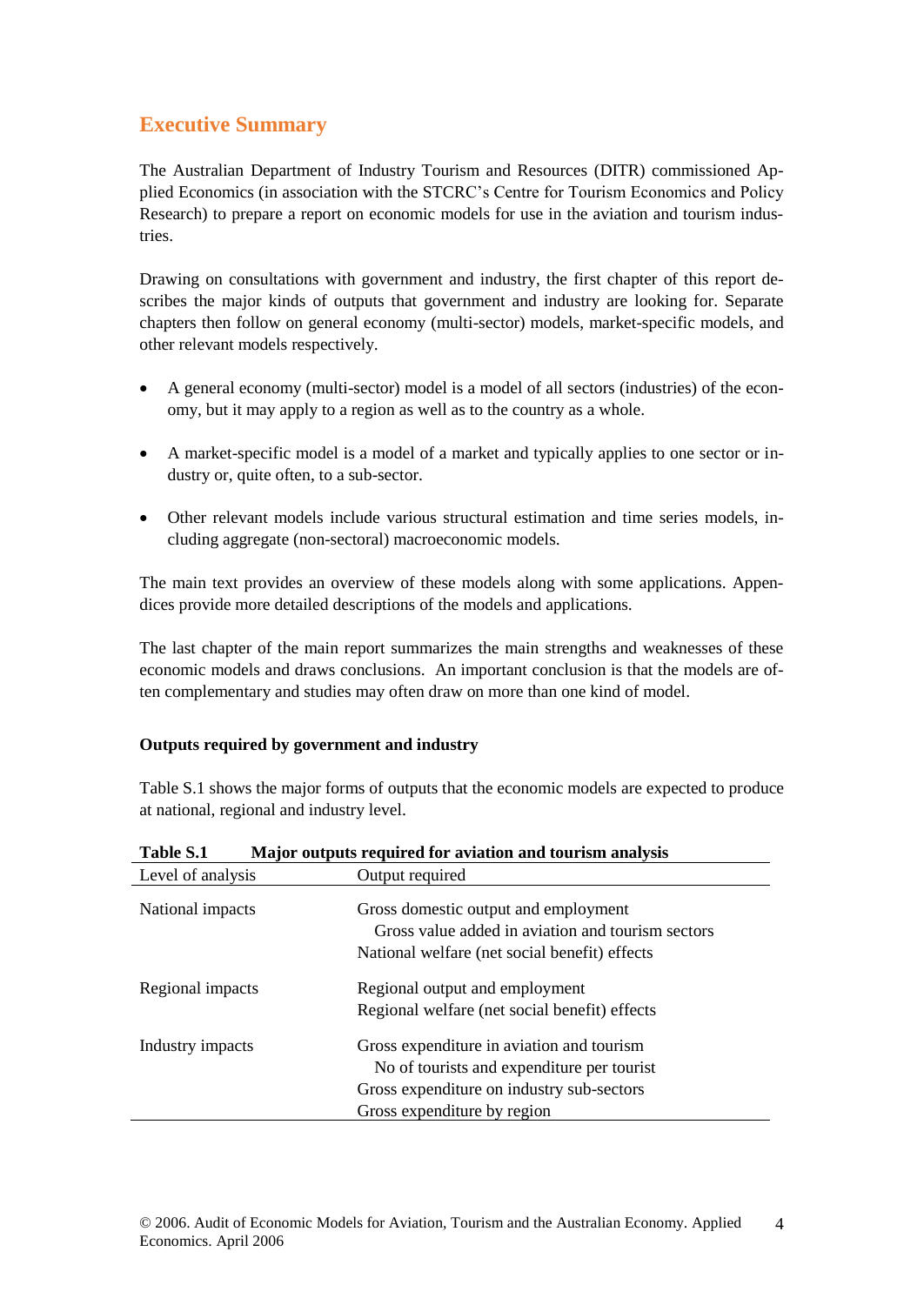Importantly the models need to be able to provide both forecasts of economic activity (output and employment) and estimates of welfare effects (the benefits to Australian consumers and producers). Industry is primarily concerned with models that provide forecasts but may also need to show that policy changes are in the public interest. On the other hand, government is primarily interested in the public welfare effects, nationally or regionally, but will usually also be interested in forecasts of economic activity.

In any case, economic activity is generally an important component of welfare. However, output as measured by gross domestic product (GDP) and welfare are not necessarily equivalent. Welfare depends also on terms of trade effects, consumer benefits, benefits accruing to Australians, the opportunity cost of additional employment, and non-market effects that are generally not captured in the GDP metric.

This report examines three main categories of models:

- Multi-sector economy models, notably input-output and computable general equilibrium models,
- Market-specific (partial equilibrium) models, and
- Other models, including multivariate structural models and time series models.

Table S.2 provides a summary of the major strengths, weaknesses and potential applications of these model types. In brief:

- Input-output models may be used to estimate impacts of major events and regional impacts, but only with considerable caution and explicit notes on limitations.
- CGE models are good for modeling industry wide effects, inter-industry effects, and national or regional impacts of major economic changes. They can also provide welfare estimates but these need to be decomposed and explained.
- Market-specific models are the most direct and cost-effective model for analysing effects in a single market. They can provide forecasts and estimated welfare effects. They are often required to produce inputs to CGE models and they can use outputs from CGE models.
- Multivariate structural models trace impacts and outcomes of major events, activities and changes through the industry and for different components of the industry. They can be used for analysis and forecasts. They do not provide welfare measures.
- Time series models are used for forecasting variables where past structure is likely to dominate outcomes. They can also be extended to test causation and its direction with other variables.

However, the models are often not mutually exclusive methods. As discussed below, in many applications more than one type of model may be employed.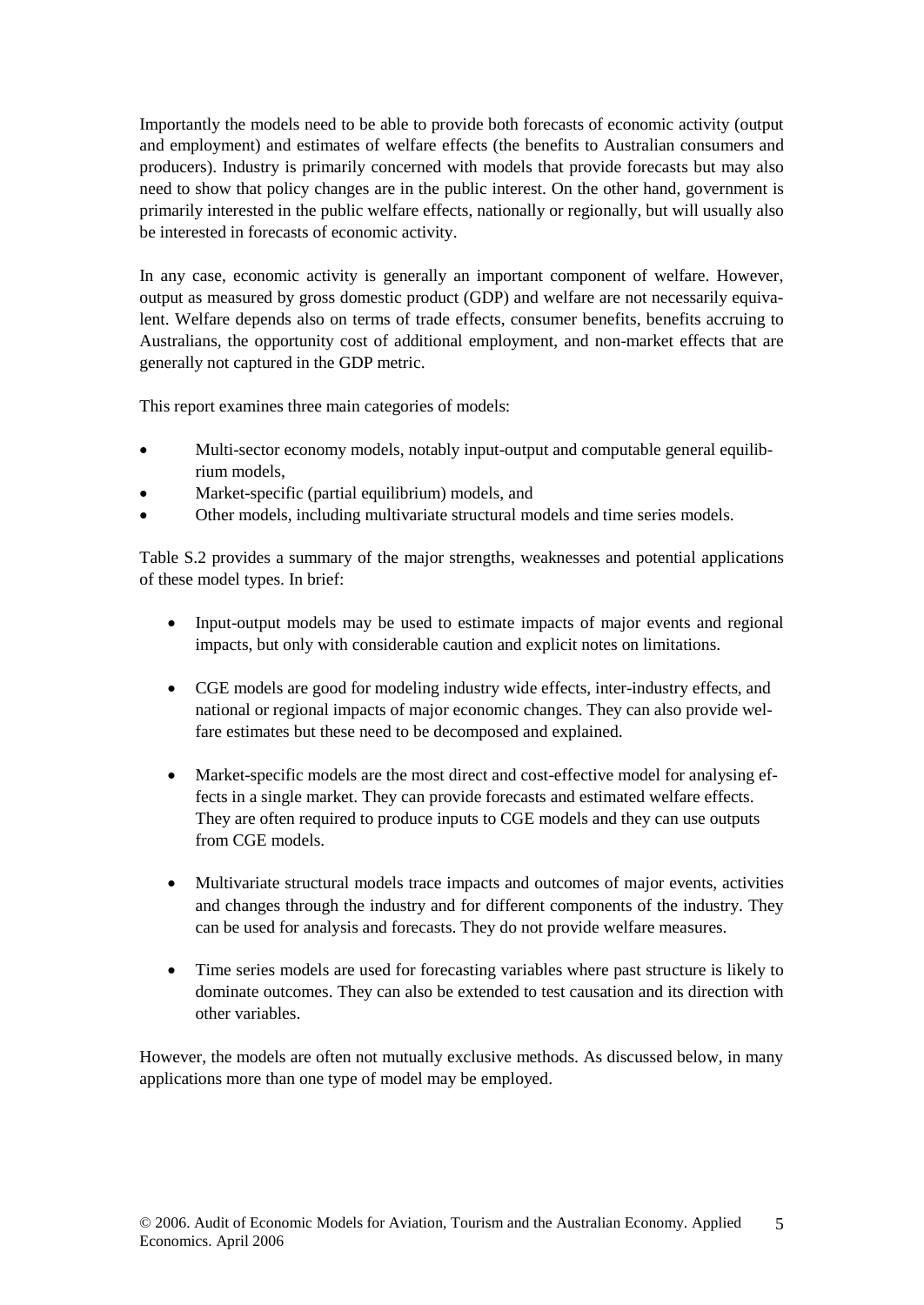| <b>Model-Type</b>                                        | $\alpha$ $\alpha$ $\beta$ $\alpha$ $\alpha$ $\beta$ $\alpha$ $\alpha$ $\alpha$ $\beta$ $\beta$ $\alpha$ $\alpha$<br><b>Strengths</b>                                                                                                                            | Weaknesses                                                                                                                                                                                                                                                                                                               | <b>Applications</b>                                                                                                                                                                                                                                                                                                                              |
|----------------------------------------------------------|-----------------------------------------------------------------------------------------------------------------------------------------------------------------------------------------------------------------------------------------------------------------|--------------------------------------------------------------------------------------------------------------------------------------------------------------------------------------------------------------------------------------------------------------------------------------------------------------------------|--------------------------------------------------------------------------------------------------------------------------------------------------------------------------------------------------------------------------------------------------------------------------------------------------------------------------------------------------|
| Input-Output                                             | The models track in-<br>ter-industry relation-<br>ships and knock-on<br>effects                                                                                                                                                                                 | Models contain no resource<br>constraints and no prices<br>and assume that effects are<br>taken as fixed with no ad-<br>justments in behaviour or<br>feedbacks. Not helpful for<br>forecasting since too many<br>variables are kept constant.                                                                            | May be used, but only with<br>considerable caution and<br>explicit notes on limitations,<br>to estimate impacts of major<br>events and regional impacts.                                                                                                                                                                                         |
| CGE models                                               | Good CGE models<br>track inter-industry<br>relationships, are<br>based on realistic be-<br>havioural assump-<br>tions, and allow for<br>resource constraints<br>and prices. They can<br>provide fully simulat-<br>ed economic impacts<br>and welfare estimates. | CGE models are industry<br>based and may require sub-<br>stantial detailed modeled<br>inputs. Model assumptions<br>regarding scale effects, ad-<br>justment mechanisms, and<br>labour supply need close<br>scrutiny. The modelling<br>often seems black box to<br>non-expert users. Maybe<br>overkill for small changes. | Good for modeling industry<br>wide effects, inter-industry<br>effects, and national or re-<br>gional impacts of major<br>economic changes.<br>Good for conditional fore-<br>casting, but less so for un-<br>conditional forecasts and for<br>time paths.<br>Can provide welfare esti-<br>mates but these need to be<br>decomposed and explained. |
| Market-specific<br>models                                | Market-specific mod-<br>els focus on the key<br>details and primary<br>effects. They use well-<br>understood demand<br>and cost functions and<br>produce transparent<br>results. Welfare ef-<br>fects are readily esti-<br>mated.                               | A partial equilibrium model<br>misses any flow-on effects<br>and feed-backs outside the<br>industry, if these are signifi-<br>cant. Relies upon external<br>rather than own-estimation<br>of the magnitude of the in-<br>ternal relationships.                                                                           | Market-specific models are<br>the most direct and cost-<br>effective model for analys-<br>ing effects in a single mar-<br>ket. Can be used for fore-<br>casts and for estimates of<br>welfare. They are often re-<br>quired to produce inputs to<br>CGE models and they can<br>use outputs from CGE mod-<br>els.                                 |
| Multivariate<br>structural estima-<br>tion models        | Within-industry rela-<br>tionships and detail<br>tracked closely. Pro-<br>vides estimates of the<br>magnitude of underly-<br>ing relationships and<br>diagnostics for the<br>model's accuracy in<br>representing past be-<br>haviour.                           | Misses any flow-on effects<br>and feed-backs outside the<br>industry, if these are signifi-<br>cant. Subject to a range of<br>problems in measuring and<br>isolating all relevant varia-<br>bles.                                                                                                                        | Traces impacts and out-<br>comes of major events, ac-<br>tivities and changes through<br>the industry and for differ-<br>ent components of the in-<br>dustry. Can be used for<br>analysis and forecasts. They<br>do not provide welfare<br>measures.                                                                                             |
| Time series mod-<br>els (univariate<br>and multivariate) | Do not depend upon<br>theoretical structures<br>or upon data beyond<br>the variable of inter-<br>est.                                                                                                                                                           | Not directed at comprehen-<br>sive analysis of behaviour<br>and relationships.                                                                                                                                                                                                                                           | Major use is for forecasting<br>variables where past struc-<br>ture is likely to dominate<br>outcomes. Can be extended<br>to test causation and its di-<br>rection with other variables.                                                                                                                                                         |

**Table S.2 Summary of major features of models**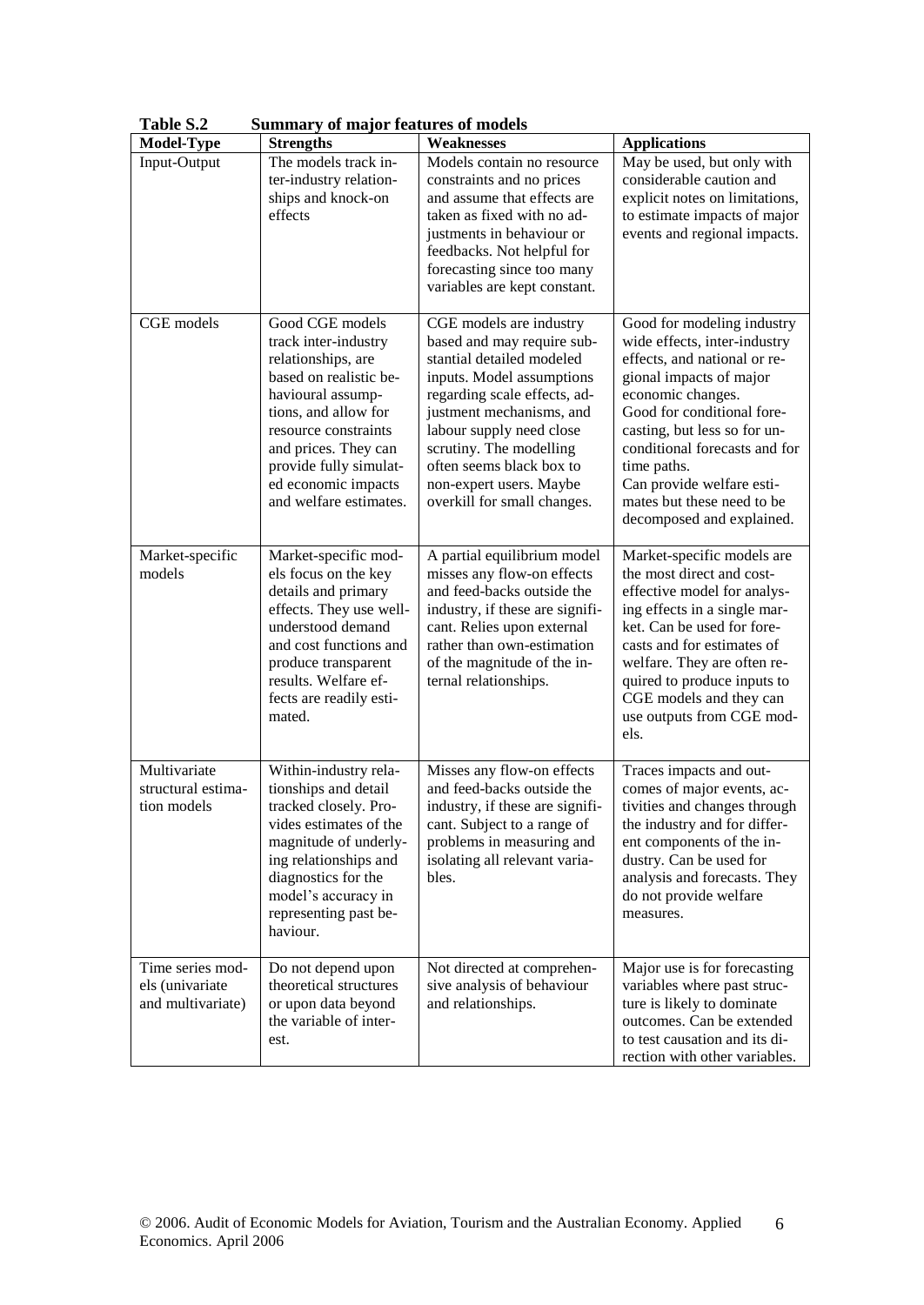Clearly the model of choice depends on the task. If the task is a forecast of tourist numbers or expenditure for commercial purposes, a multivariate structural estimation model or a time series model is likely to be the model of choice.

If the task is principally to analyse the economic and welfare effects of a change in one sector, with minimal spillover effects to other sectors, as occurs with minor policy changes in the aviation sector, a market-specific model is appropriate. However, this may still draw on a structural estimation or time series model to provide some inputs.

Matters are more complex when two or more sectors are involved and when both forecasts of economic activity and estimates of welfare changes are required. Here, as shown in Figure S.1, there are three main approaches. For convenience, these approaches are described in this report as the traditional approach, a mixed approach, and the gold-standard approach.

Importantly, in each case the starting point is likely to be estimates derived from a primary market-specific aviation model, drawing on relevant estimation methods.

**Traditional approach**. After estimating the consumer and producer surpluses or deficits in the primary market, the analyst estimates the net benefits in the secondary tourism market from some other source and adds these effects together with the primary effects. The 'other source' may be either the analyst's own estimates of the net benefits in the tourist market using a partial equilibrium model for that sector or estimates derived from results of existing CGE model work.



**Figure S.1 Alternative approaches to estimating multi-sector effects**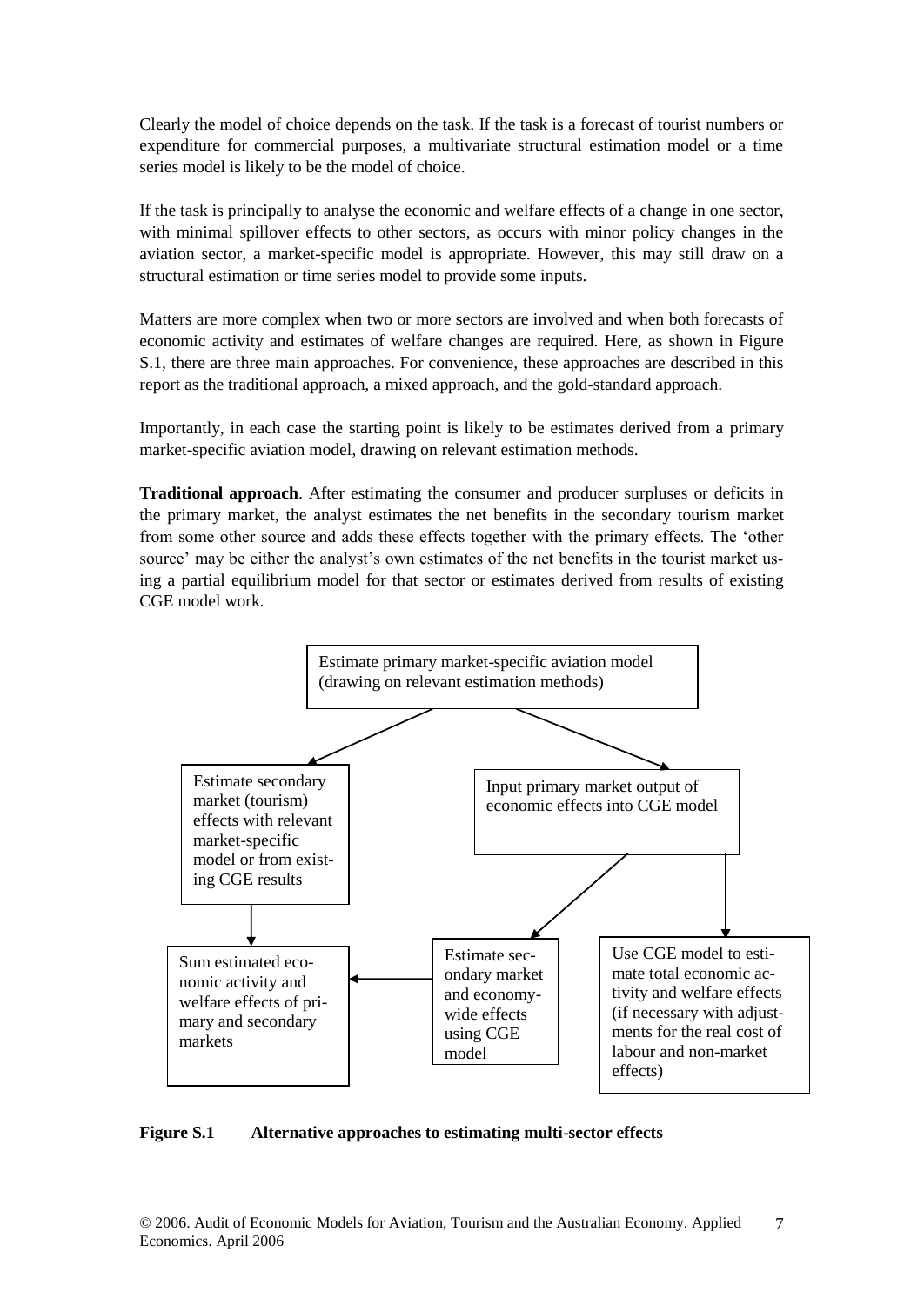This approach is practical and for many applications it provides robust and quite accurate answers for both economic activity and welfare. However a partial equilibrium analysis of the tourism sector does not pick up all the economy-wide spillovers and reliance on existing CGE outputs may not pick up on the circumstances of the particular case under study.

**Mixed approach**. Under this approach, the analyst inputs the estimated primary market effects into a CGE model and then takes the outputs of the CGE model for the tourism sector back into account in summing the primary and secondary effects.

This approach is useful when modeling the full secondary effects is important and an existing CGE model can be readily used. It provides most of the outputs of the 'gold standard' model below but with a slightly lower level of robustness.

**Gold-standard approach**. Under this approach, the estimated primary market effects are input into a CGE model and the CGE model is used to estimate the total economic activity and welfare effects. This approach links a detailed industry-specific aviation model directly into an advanced CGE model. Combining the results of these linked models will provide detailed economic and welfare outputs.

This approach may be regarded as the gold standard especially for major economic events or policies. However, it requires sophisticated analysis of large numbers of assumptions which need to be made transparent. Also the welfare effects have to be carefully specified. It may be viewed as an excessively weighted analysis for many aviation issues.

#### **Conclusions for multi-sector models**

An industry specific aviation model is generally needed to capture the specifics of proposed changes, such as the changes in inbound and outbound travel and the change in profitability of the airline industry.

Ideally the results of the aviation model would be input into a CGE model with a tourism sector to capture the full primary and spillover changes nationally or regionally. The ideal (gold standard) model is capable of implementation, and for large changes it can be used or at least approximated.

Input-output models are not sufficient for this purpose in most cases, although they may be relevant in some regional analysis.

The mixed modeling approach, using an aviation model along with a CGE model to estimate the spillover effects, can often provide reasonable estimates of economy-wide effects and is less complex.

When spillovers are small, the traditional approach using partial equilibrium estimates or existing CGE results to estimate secondary effects, can provide practical and robust results for both economic activity and welfare.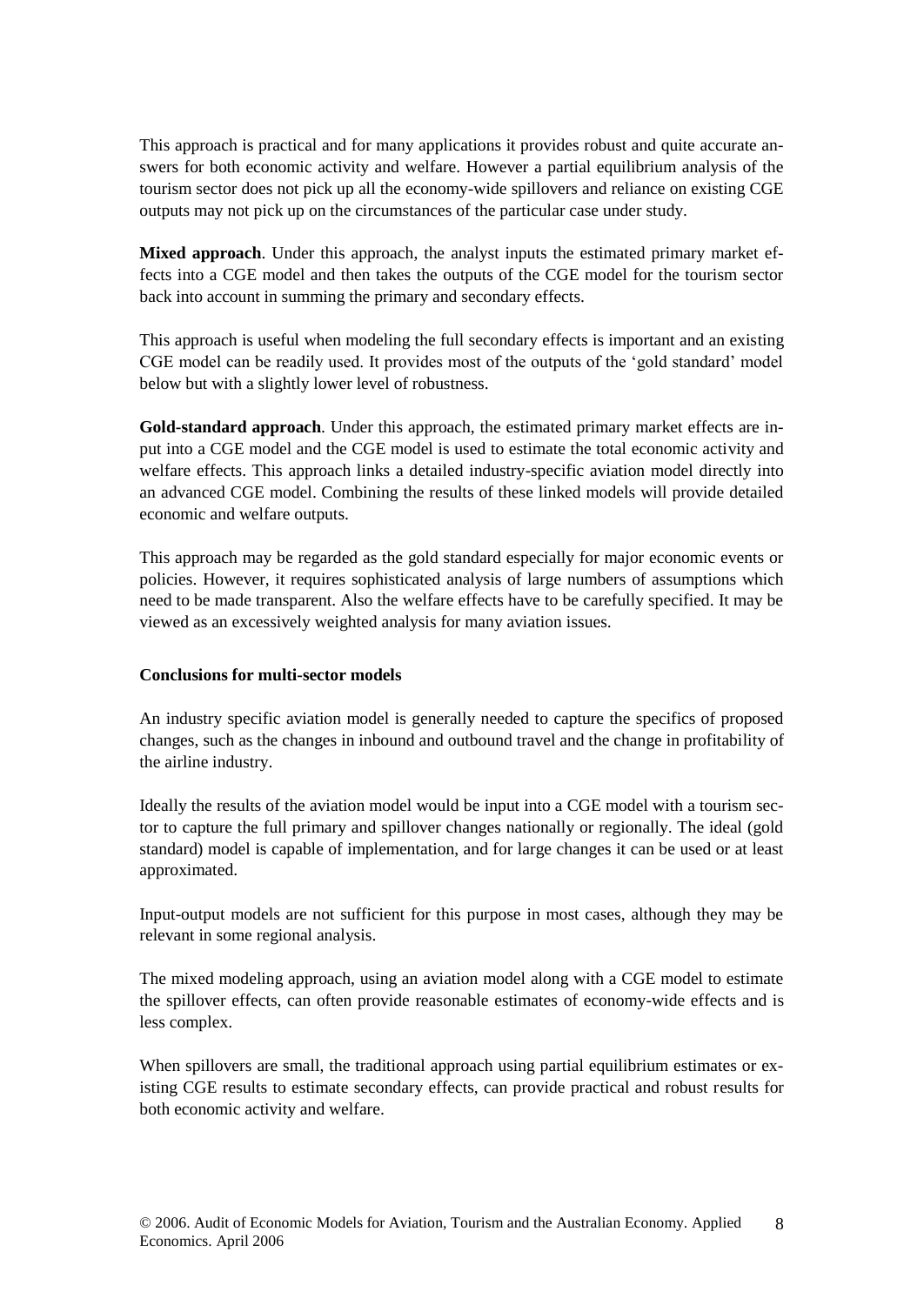## 1 Introduction

## **1.1 Report Objectives**

The terms of reference for this report require the consultant to:

- Identify existing models commonly used to quantify tourism benefits in relation to aviation issues.
- Identify other economic models including CGE models that could be applied to tourism and aviation issues.
- Describe the theoretical framework, assumptions, scope and relevance to policy development and industry planning of each identified model.
- Assess the strengths and weaknesses of each model and advise how the models might best be suited to various policy development and industry planning purposes.
- Generally discuss the role of modeling in tourism and aviation business and policy decisions.

Two themes of the above dot points are that the report is expected to be useful (i) for policy development or decisions and (ii) for aviation and tourism industry planning.

In a start-up meeting with officers of DITR, officers stated that a focus of the report is to identify the kind of economic modeling that the government should do, or commission, to assess the impacts of aviation policy or events, especially those related to international aviation, on tourism and the Australian economy. For example, the modeling should be able to assess the impacts of policies or events like liberalisation of specific international routes, code sharing or mergers on specific routes, major changes in cost inputs such as fuel prices or airport charges, and provision of new international services from existing or new Australian airports. Although the Commonwealth perspective is a national one, it was also recognized that state and local jurisdictions usually have regional or local perspectives. The analysis of models should also bring out key decision-making features, such as cost, timeliness and transparency, and consider when such modeling should be done.

In addition, the study is expected to describe and assess models that could be useful to the aviation and tourism industries. There are many potentially useful models for industry, including many forecasting models and a variety of sub-models. The report is necessarily selective in analysis of these models.

Importantly, industry itself has two interests. One is to influence public policy and the other is to plan its own commercial activities. In the former regard, the models that industry is likely to be most interested in using are essentially the same models that policy makers regard as important. Thus industry commissions works on models that describe, forecast and evaluate general economic activity as well as industry own-purpose models.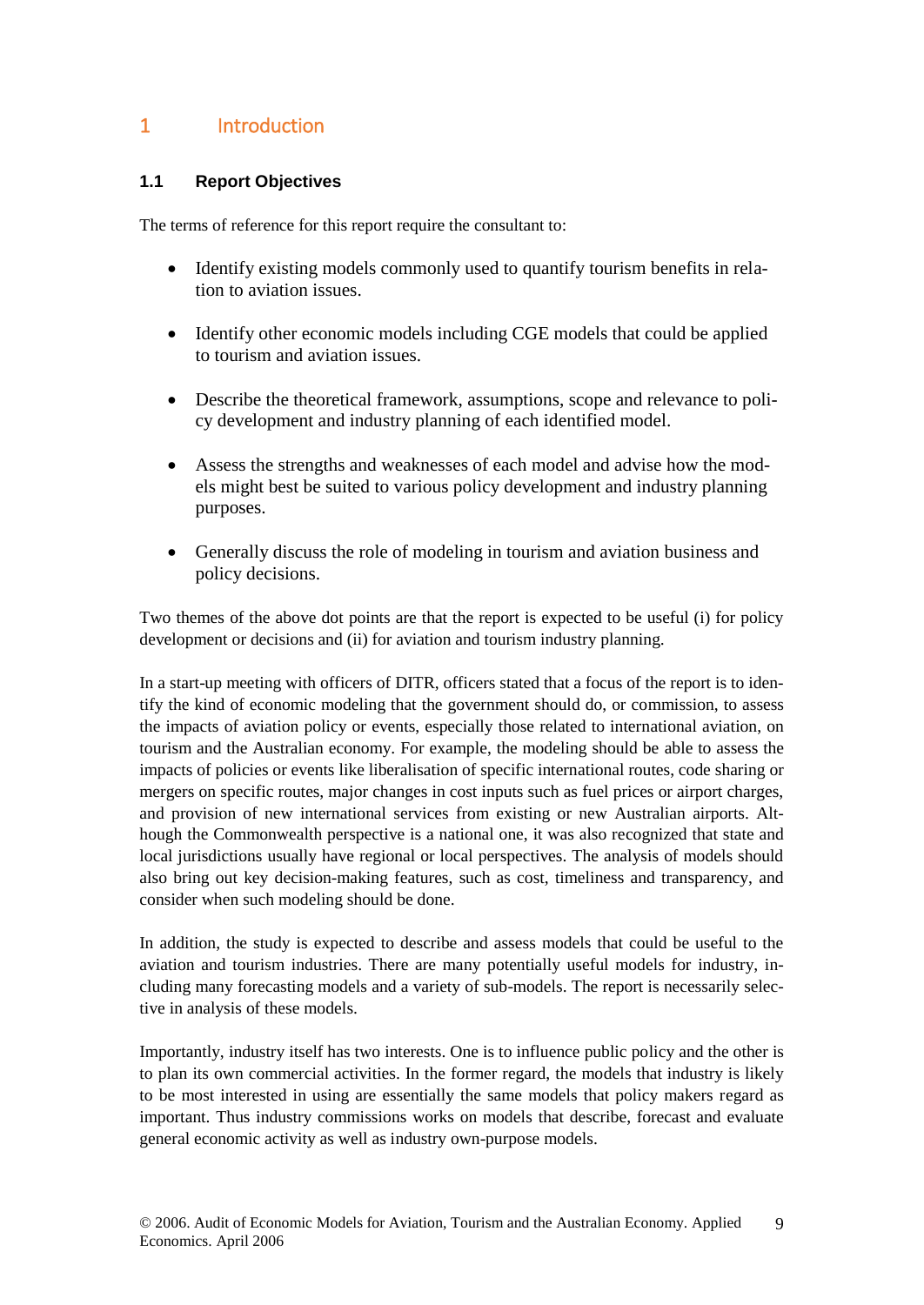## **1.2 Outputs Required from Economic Models**

In this section we summarise the major outputs required by the Australian and State governments and by industry. These may be categorized primarily as national, regional and industry impacts respectively. However, this is not intended to imply that the Australian government is interested only in national impacts or that industry is interested only in industry effects. The Australian government is often interested in regional and industry effects; state governments in national and industry effects; and industry in national and regional effects.

## **National economic impacts and welfare effects**

At the national level, there are two main kinds of output of interest: **national economic activity (production or income) effects** as measured by changes in gross domestic production (GDP) or gross value added (GVA) and the **national welfare effect.** As will be seen, the national economic activity and welfare effects are related, but they are different in some significant ways.

The difference between GDP and GVA is that GDP is measured at market prices, which include commodity taxes and subsidies, whereas GVA excludes commodity taxes and subsidies. Thus GDP is usually higher than GVA. Because GDP is a measure of total income, it is the more commonly used measure of output.

GDP is a measure of the total value of economic production in Australia in a given period. Subject to minor statistical discrepancies, the value of production generated should equal the value of income generated. This includes income generated to foreign owners of local resources.

GDP equals the sum of value added in each of 17 major industry sectors (plus the value of ownership of dwellings) plus indirect taxes. The value added in any sector equals the gross expenditure (or gross output) in the sector less the value of goods and services purchased for, or used up in, the process of production.

Transport and storage is one of the 17 sectors. Within the transport and storage sector, there are various sub-sectors, which are represented by a two-digit ANZSIC codes. One of these is the air and space industry, which includes airports and air navigation services as well as airlines.

Tourism is not one of the basic 17 industry sectors. Tourism is a consumption activity and the value of tourism is typically measured by the amount of expenditure by persons deemed to be tourists. Tourism outputs include the outputs of various industry sub-sectors, such as airports, airlines, domestic transportation, accommodation, food and drink, recreational services, other retail and so on.

The Australian Bureau of Statistics (Cat. No. 5249.0), estimated that gross value added due to tourism summed to \$26.0 billion in 2003/04, which was equivalent to 3.5 per cent of total industry gross value added. In terms of GVA, tourism ranks thirteenth out of the 17 indus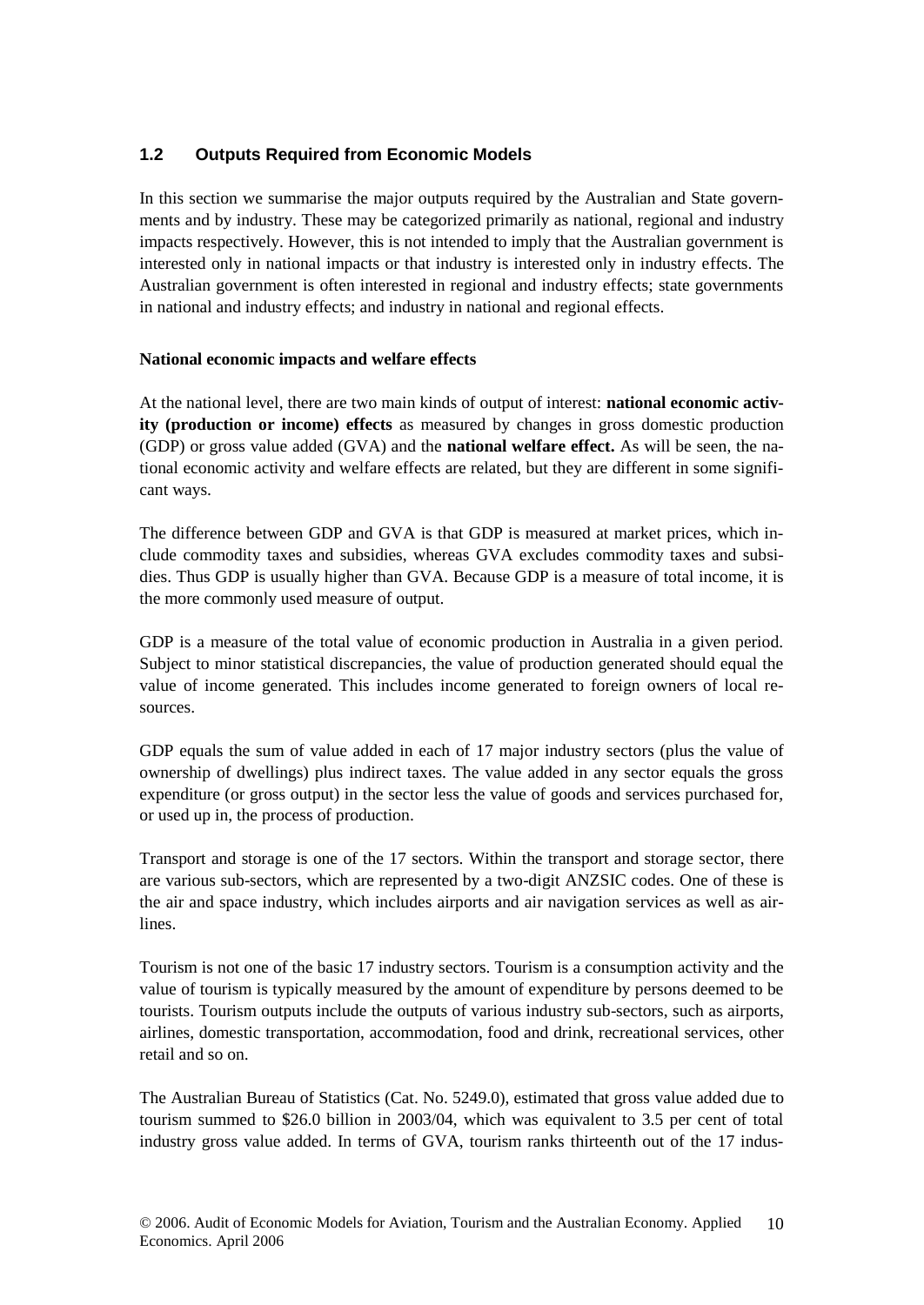tries. This figure is estimated separately in the *Tourism Satellite Accounts.* It is not estimated or recorded routinely within GDP. Accordingly a separate accounting framework (separate from standard GDP accounting) is usually required to estimate the impacts on tourism.

The **national welfare effect** is the sum of benefits (or surpluses) to Australian producers, consumers, government, and third parties. Benefit is defined here, as is usual in measures of economic welfare, as the value of the activity *over* its cost to consumers or producers.

The benefit to any of these parties is thus the benefit *less* any cost incurred, including opportunity cost. Opportunity cost is the highest value of a factor of production in alternative use. All factors of production, especially but not only labour, are likely to have an opportunity cost. If the cost exceeds the benefit, as it does for households experiencing aircraft noise, the net benefit is negative.

The larger is the sum of these benefits, the greater is the gain in economic welfare. The national welfare effect is also described as national net social benefit.

It is important to recognize that the concept of national welfare (or net social benefit) is broader than the impact on production or income as measured by GDP. The following are some examples of how welfare effects are not necessarily reflected in, or measured by, changes in GDP.

- The benefits to Australians currently traveling overseas who pay foreign airlines lower prices and who purchase more goods and services while overseas do not show up in GDP figures. This is an example of a 'terms of trade' effect.
- Consumer surpluses associated with increased overseas trips. Suppose, for example, suppose that an Australian consumer is faced initially with a \$2500 air fare from an foreign airline and chooses to purchase an imported television for \$2000. Now the airfare falls to \$2000, and the consumer purchases the air fare instead of the television. The consumer is better off because she is making a preferred purchase, but there is no change in Australian GDP.
- If the tourist sector expands by employing previously unemployed labour and leisure has a value (work has an opportunity cost), GDP increases by more than net welfare.
- Suppose that a worker is indifferent between working for \$60,000 in a coal mine in the Hunter region or for \$40,000 in tourist employment in Port Macquarie on the NSW coast. Currently he works in the mine because there is no tourist job available. With the fall in air fares and the increase in tourism, he takes a job for \$45,000 in Port Macquarie. There is a welfare gain of \$5000 (in welfare terms the worker is \$5000 better off), but GDP has fallen by \$15,000.
- GDP does not include non-market effects, notably environmental effects such as aircraft noise or emissions of greenhouse gases.
- Some income from GDP may accrue to foreigners.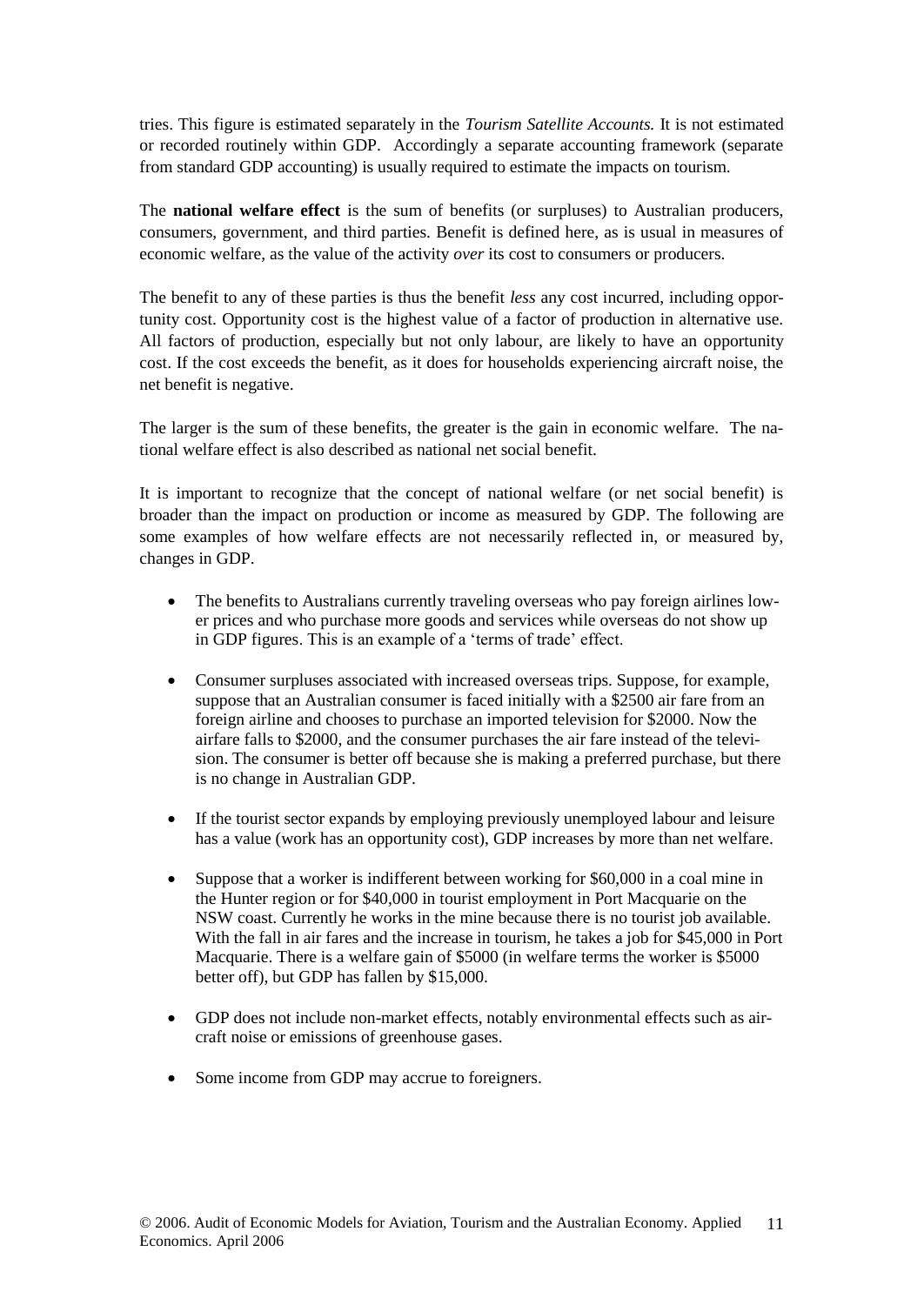For most public policy purposes, the national (or regional) welfare effect is the most important criterion.<sup>1</sup> Economic activity is a major component of welfare but not the whole of welfare. Sometimes, in lieu of an overall measure of economic welfare, an economic activity measure can be used as a proxy, but this should be done cautiously.

#### **Regional economic impacts**

Typically state and local governments are most interested in economic effects at the state, regional or local level (referred to in this report generically as 'regional effects'). The economic effects here are usually regional output (measured using GDP techniques) and employment.

In our consultations, industry also emphasized its interest in regional impacts because these can strongly influence local planning decisions and other industry facilitation processes.

It should be noted here that, as shown in Forsyth (2005a), the regional economic impact from increased tourism can exceed the national impact. This occurs when tourism expenditure is concentrated in one region and draws resources from other regions. In these cases, the increase in regional output in one area is partly offset by a reduction in output in another area.

Secondly, as noted by Forsyth (2005a), changes in regional output effects may exceed the regional net welfare benefits when (i) previously unemployed local resources are brought into production and these resources have a leisure opportunity cost and (ii) labour or other factors of production move into the region in response to increased demand.

Also, studies that focus exclusively on the production side of economic activity may overlook effects for consumers and third parties.

Finally, it should be noted that gross expenditure is sometimes assumed to be synonymous with gross output and regarded accordingly as an important output of an economic model. However, changes in total output can be estimated *only after* allowing for the costs of production (possible losses in other sectors or locations). Forecasts of gross expenditure are an important input to estimates of changes in regional output, but expenditure itself is often a misleading indicator of regional output effects.

#### **Industry impacts**

1

Members of the aviation and tourism industries (and their industry associations) need information to position and promote the industries publicly (at national and regional levels) and for their own direct commercial planning purposes. For example, Melbourne and Coffs Harbour airports have used economic models to argue for extension or maintenance of curfew free times.

<sup>&</sup>lt;sup>1</sup> For example, National Competition Policy requires that the national welfare benefit is the guiding policy principle. Clause 5(1) of the Competition Principles Agreement provides that: 'The Guiding Principle is that legislation (including Acts, enactments, ordinances or regulations) should not restrict competition unless it can be demonstrated that: (a) the benefits of the restriction to the community as a whole outweigh the costs…"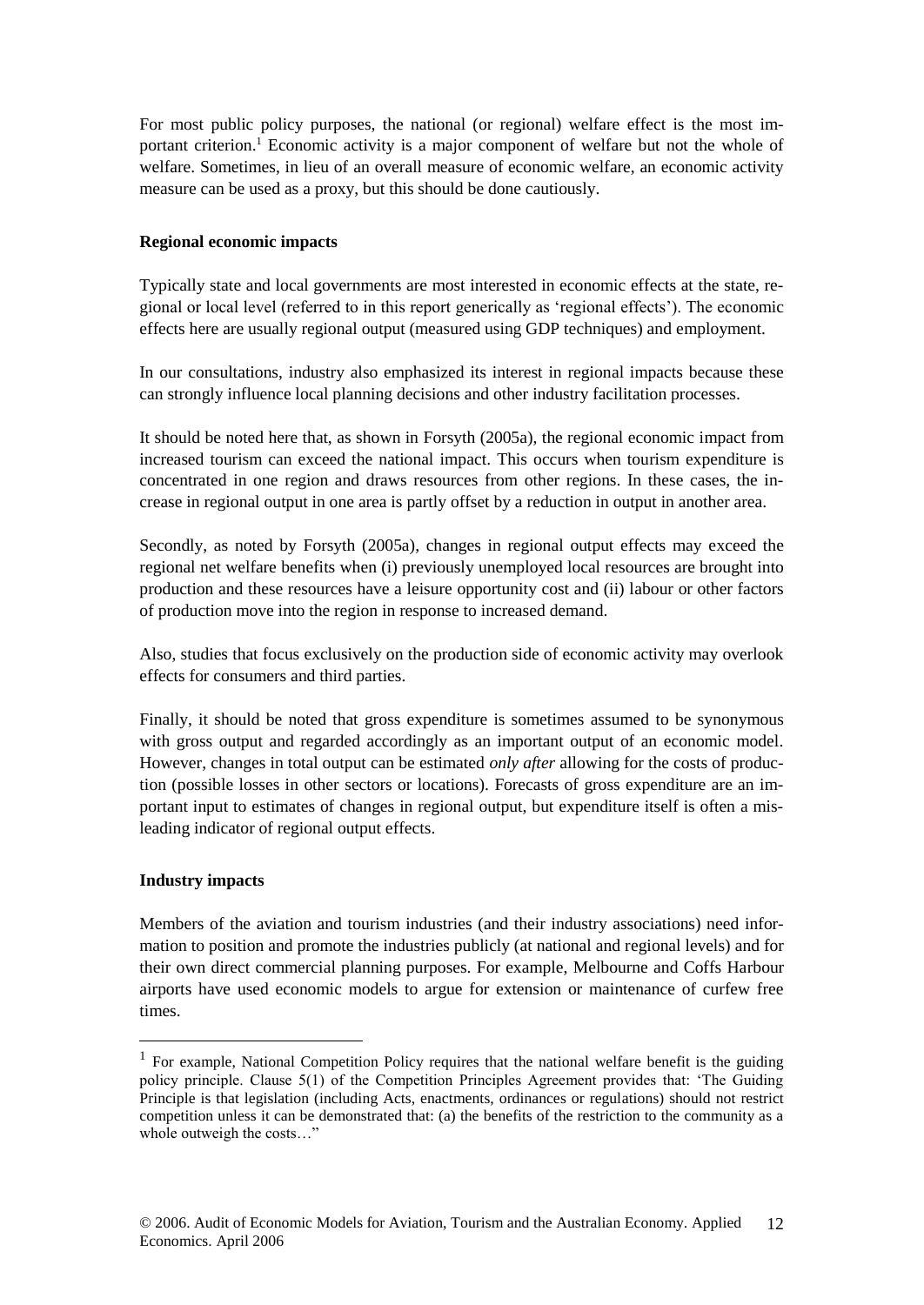Turning to commercial planning, given the number and variety of interests in the two industries, there is a demand for a great deal of market data. Often this is highly commodity or service specific and very often it is also area specific. The two industries contain many significant sub-sectors, especially the tourism industry which, as has been noted, is a function of expenditure patterns rather than the supply of a particular commodity.

Based on our consultations, the core data needs of the two industries are:

- Gross national expenditure on aviation and tourism, including (i) numbers of tourists by type and origin and (ii) expenditure per tourist by type and origin;
- Numbers employed nationally in the aviation and tourism industries;
- Gross expenditure and/or employment in major industry sub-sectors (airports/airlines or domestic transportation/accommodation/food and drink/recreational services/other retail etc;
- Models of impacts of expenditure of specific kinds of tourism expenditure, such as expenditure on major events, arts culture and entertainment, tourism retailing, and educational tourism.
- Gross expenditures and/or employment by industry by region; and
- Gross value added in aviation and tourism industries.

Officers of the Tourism and Transport Forum emphasized in particular the need for models that showed value added in regional centres rather than high level macroeconomic models. Further they stressed the need for measurable and clear indicators.

## **Summary**

Table 1.1 provides a summary of the major economic outputs required by the various main stakeholders in aviation and tourism and the national economy.

| 1 avie 1.1        | <u>Najor outputs required for aviation and tourism analysis</u>                                                                                                     |
|-------------------|---------------------------------------------------------------------------------------------------------------------------------------------------------------------|
| Level of analysis | Output required                                                                                                                                                     |
| National impacts  | Gross domestic output and employment<br>Gross value added in aviation and tourism sectors<br>National welfare (net social benefit) effects                          |
| Regional impacts  | Regional output and employment<br>Regional welfare (net social benefit) effects                                                                                     |
| Industry impacts  | Gross expenditure in aviation and tourism<br>No of tourists and expenditure per tourist<br>Gross expenditure on industry sub-sectors<br>Gross expenditure by region |

**Table 1.1 Major outputs required for aviation and tourism analysis**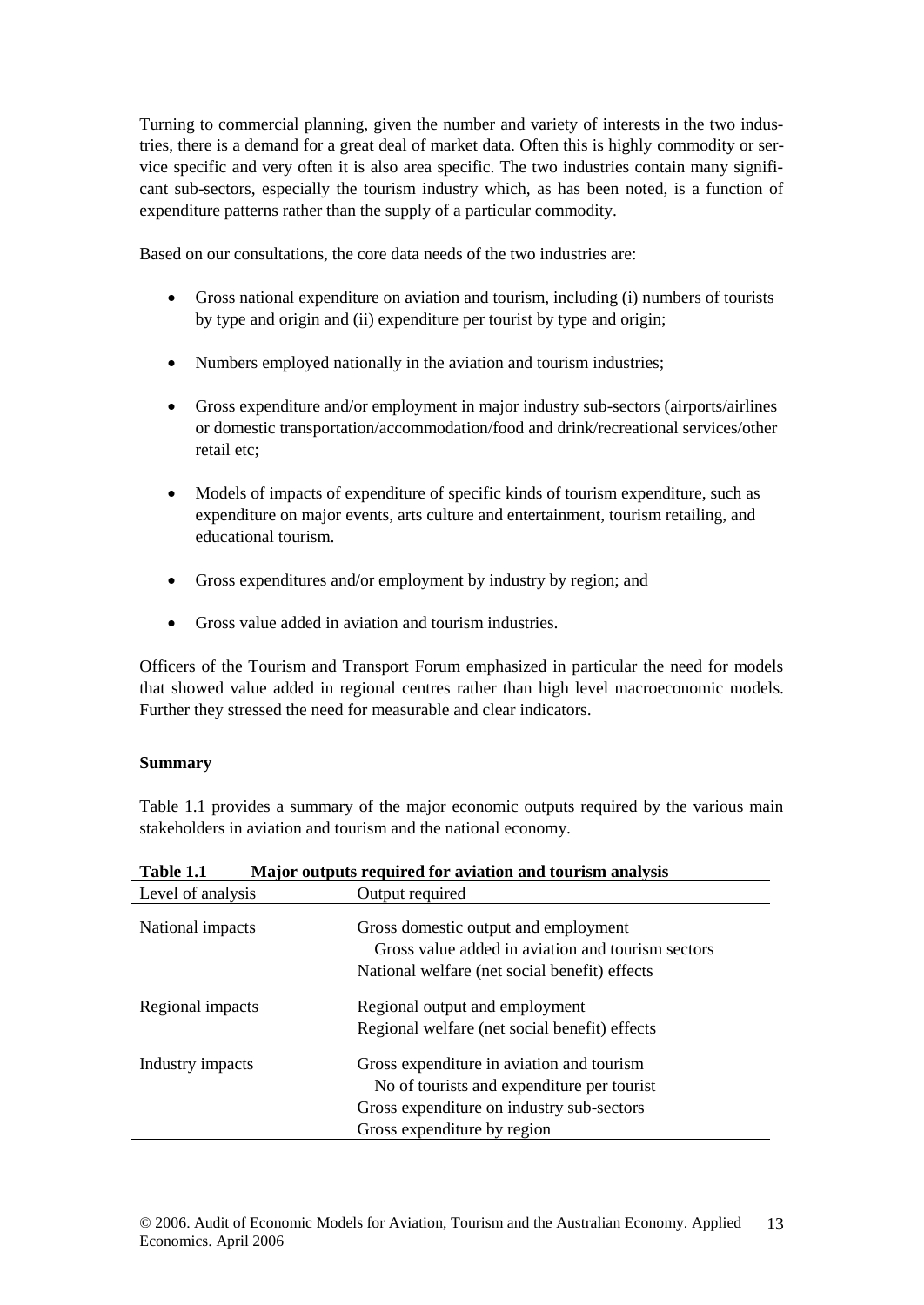## **1.3 Major Types of Economic Models**

Table 1.2 shows the main economic models available to provide the major required outputs previously identified.

To estimate national or regional levels of economic activity (output and employment) there are three main forms of model: input-output, computable general equilibrium (CGE) and macro-economy models (usually based on structurally estimated multiple regression equations).

However, to estimate the effect of changes within an industry, it may be preferable to employ a market-specific model that focuses on changes in expenditure and output of firms within the industry. Such models are often described as **partial equilibrium models** because they focus on the output and prices within a particular sector rather than with inter-industry effects.

A range of structural estimation and time series models are available for estimating and quantifying behavioural relationships and for forecasting expenditure in the aviation and tourism sectors and sub-sectors, nationally and by region.

Importantly, it should be noted that economy-wide, market-specific and other (mainly forecasting) models are not mutually exclusive. Outputs from forecasting models are often inputs to market and general economy models and outputs from market models are often used as inputs to general economy models. Applications by government or industry may draw on more than one of these kinds of models.

Turning to measures of economic welfare, as will be seen, input-output models do not produce measures of economic welfare. Nor can forecast expenditure be equated with welfare gains.

| Table 1.2<br>Main models for major outputs                                                                                                                          |                                                                                                                                                                                          |  |  |
|---------------------------------------------------------------------------------------------------------------------------------------------------------------------|------------------------------------------------------------------------------------------------------------------------------------------------------------------------------------------|--|--|
| Output required                                                                                                                                                     | Main models                                                                                                                                                                              |  |  |
| Gross domestic output<br>Gross value added in aviation and tourism sectors<br>National welfare (net social benefit) effects                                         | Input-output, CGE, macro-economy models <sup>a</sup><br>Input-output, CGE, industry models<br>$CGE + a$ measure of economic welfare<br>Market (partial equilibrium) models + $CBA^b$     |  |  |
| Regional output and employment<br>Regional welfare (net social benefit) effects                                                                                     | Input-output, CGE models<br>$CGE + measure$ of economic welfare<br>Market specific models $+$ regional CBA                                                                               |  |  |
| Gross expenditure in aviation and tourism<br>No of tourists and expenditure per tourist<br>Gross expenditure on industry sub-sectors<br>Gross expenditure by region | Structural estimation or time series models<br>Structural estimation or time series models<br>Structural estimation or time series models<br>Structural estimation or time series models |  |  |

(a) This macro-economy model would usually be a structural estimation model.

(b) CBA stands for cost-benefit analysis. A CBA is a study of all costs and benefits to relevant parties.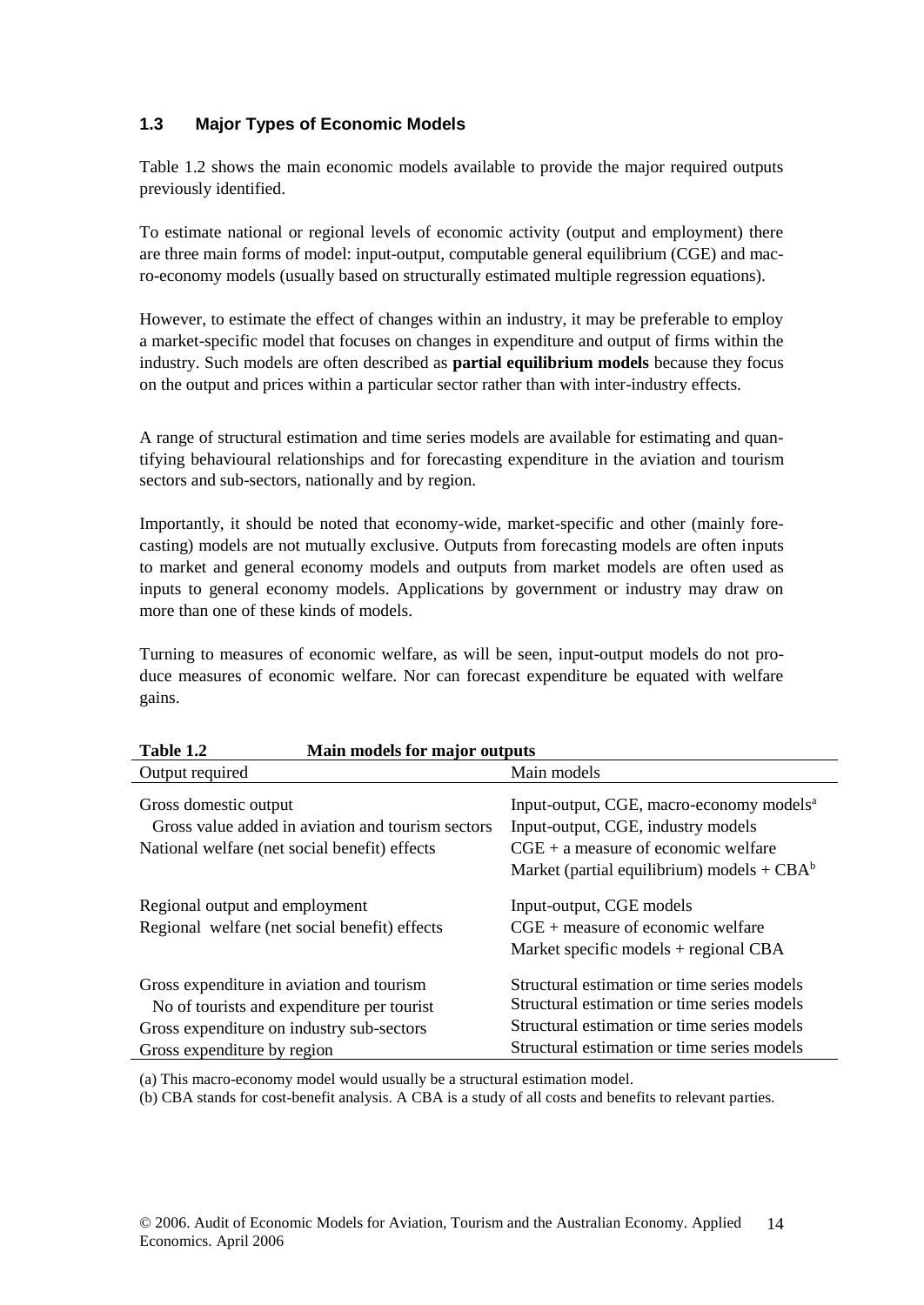However, it is possible to incorporate measures of economic welfare in CGE models. Such measures are based on the benefits and costs of various options to all relevant parties and, if well-specified, they are a comprehensive form of cost-benefit analysis. Measures of economic welfare can be readily combined with market-specific models. Typically these models are used to provide inputs to cost-benefit analyses.

## 2 Multi-Sector Economy Models and Economic Welfare

## **2.1 Input-Output Models**

Traditionally, input-output (I-O) models were the most common form of model used to estimate the economic activity effects of aviation and tourism (separately or combined), both nationally and more especially at regional levels. Dwyer et al (2000) cite numerous of I-O studies of the economic effects of tourism especially in the 1980s and 1990s. In recent years, the aviation industry in the United States has continued to use I-O studies to estimate the economic impacts of aviation. See for example Economic Research Associates (2003), Air Transport Action Group (undated), and Gillis (2005).

An I-O model shows the demand and supply of goods (in dollar terms) across industries and includes the household sector and imports and exports. Table 2.1 shows a simple transactions model with three industries and household and trade sectors. The sales (outputs) are shown along the rows and the purchases (inputs) down the columns. For each industry, the sales to other industries, households and exports must equal the purchases from other industries, labour and imports. Likewise labour sales (wages) must equal household purchases and in equilibrium exports equal imports. Such tables are typically developed initially from industry survey data for a particular historic period.

In an I-O model, an increase in sales to an industry requires an increase in inputs purchased by that industry. An I-O model traces and estimates the input requirements. Thus additional demand for output from industry A, due say to more tourists, will require extra inputs from industries B and C and extra inputs from labour as well as extra imports. The extra sales by industries B and C and the extra labour income will require in turn more inputs from each industry and more labour and thus generate another round of expenditure.

| Table 2.1         | A simple input-output transactions table |            |            |            |                |       |
|-------------------|------------------------------------------|------------|------------|------------|----------------|-------|
|                   | Sales                                    |            |            |            |                |       |
| Inputs            | Industry A                               | Industry B | Industry C | Households | <b>Exports</b> | Total |
| <b>Industry A</b> | $\theta$                                 | 300        | 100        | 600        | 0              | 1000  |
| <b>Industry B</b> | 100                                      | $\theta$   | 100        | 400        | 1400           | 2000  |
| Industry C        | 100                                      | 300        | $\theta$   | 600        | $\theta$       | 1000  |
| Labour            | 600                                      | 1200       | 400        | $\theta$   | $\theta$       | 2200  |
| <b>Imports</b>    | 200                                      | 200        | 400        | 600        | $\theta$       | 1400  |
| Total             | 1000                                     | 2000       | 1000       | 2200       | 1400           |       |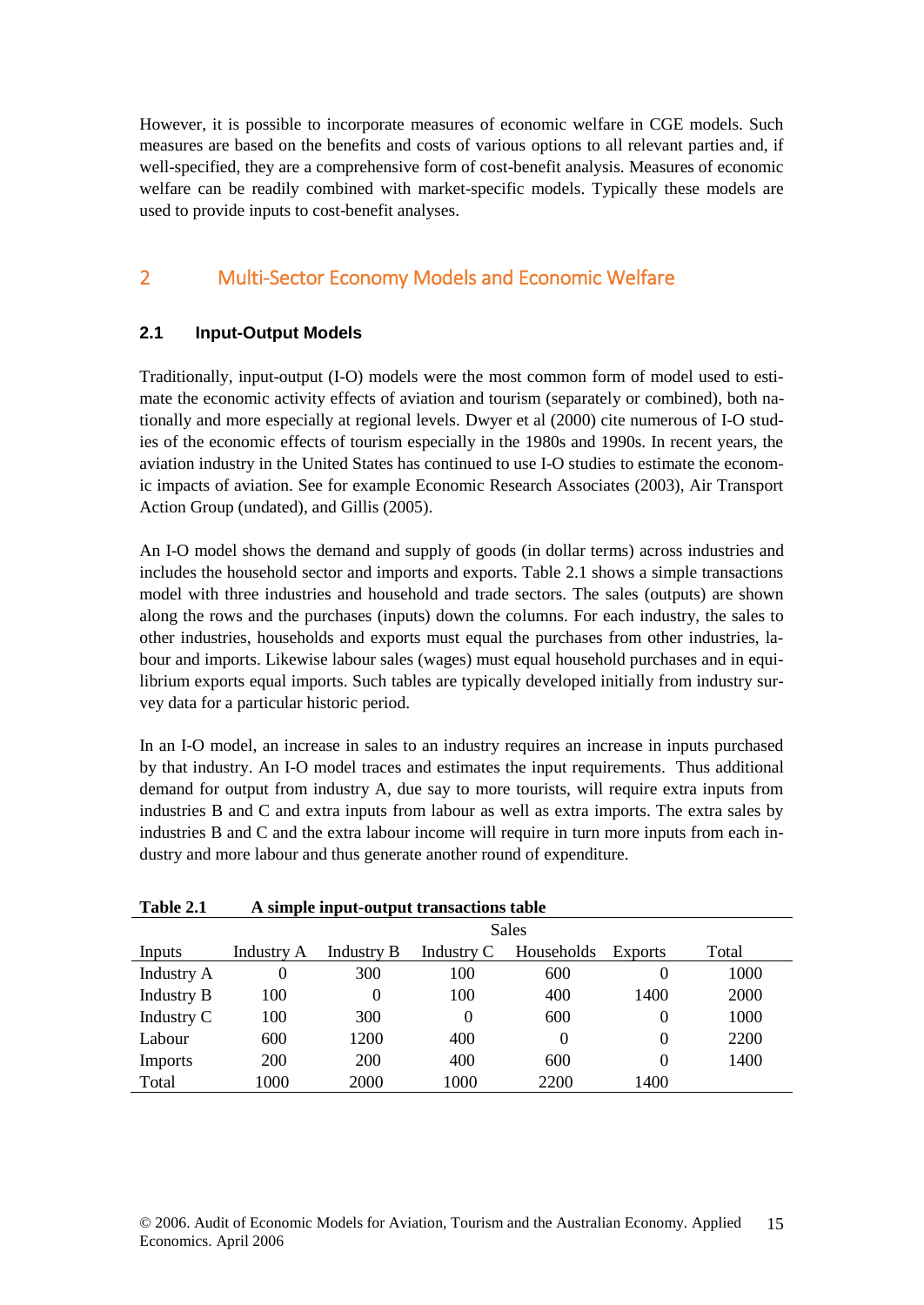This process continues as long as industries can meet additional demands and labour and other resources are available. Total generated output may be twice as high as the initial increase in expenditure, which would indicate a multiplier of 2.0, or even higher.

However, an I-O model does not explain where the extra labour and capital services come from. It simply computes the requirements. In so far as the results are interpreted as forecasts of output, it is assumed that the resources are available with no loss of existing output.

#### **Information provided on economic activity levels**

Input-output models provide information about a range of variables of interest to policy makers and industry. In particular, they provide information about the values of industry outputs, and how these might change in the face of a *pre-specified* increase in demand in one particular industry, *assuming* that the required labour and capital is available to support this expansion.

Where I-O models are built for a region rather than at the national level, they can provide all this information for that region, rather than for the economy as a whole.

I-O models cannot provide other types of information that might be of interest. They cannot provide projections for numbers of tourists, expenditure per tourist or gross expenditure on tourism activities. On the contrary, they require assumptions to be made about these variables, in order to provide the pre-specified increase in demand for tourism services.

## **Information provided on economic welfare**

Input-output models cannot provide measures of economic well-being at the national or regional level.

I-O models track how an increase in tourism spending could potentially add to the income produced in Australia *if* the labour and capital resources were available at no extra cost. This is a strong and generally unrealistic assumption.

I-O models do not distinguish between income *produced in* Australia (GDP) and income earned *earned by* Australians (gross national product, GNP). The two can differ because of net profit repatriation to foreigners.

Nor do I-O models allow for increased demand to put upward pressure on prices and hence to reduce the real purchasing power of that income.

## **2.2 Computable General Equilibrium Models**

CGE models are much more complex. At their core, they have an input-output framework. However, they also have equations to explain household and business demand for goods and allow for changes in relative prices, substitution in consumption and production between industries, and supply-side constraints.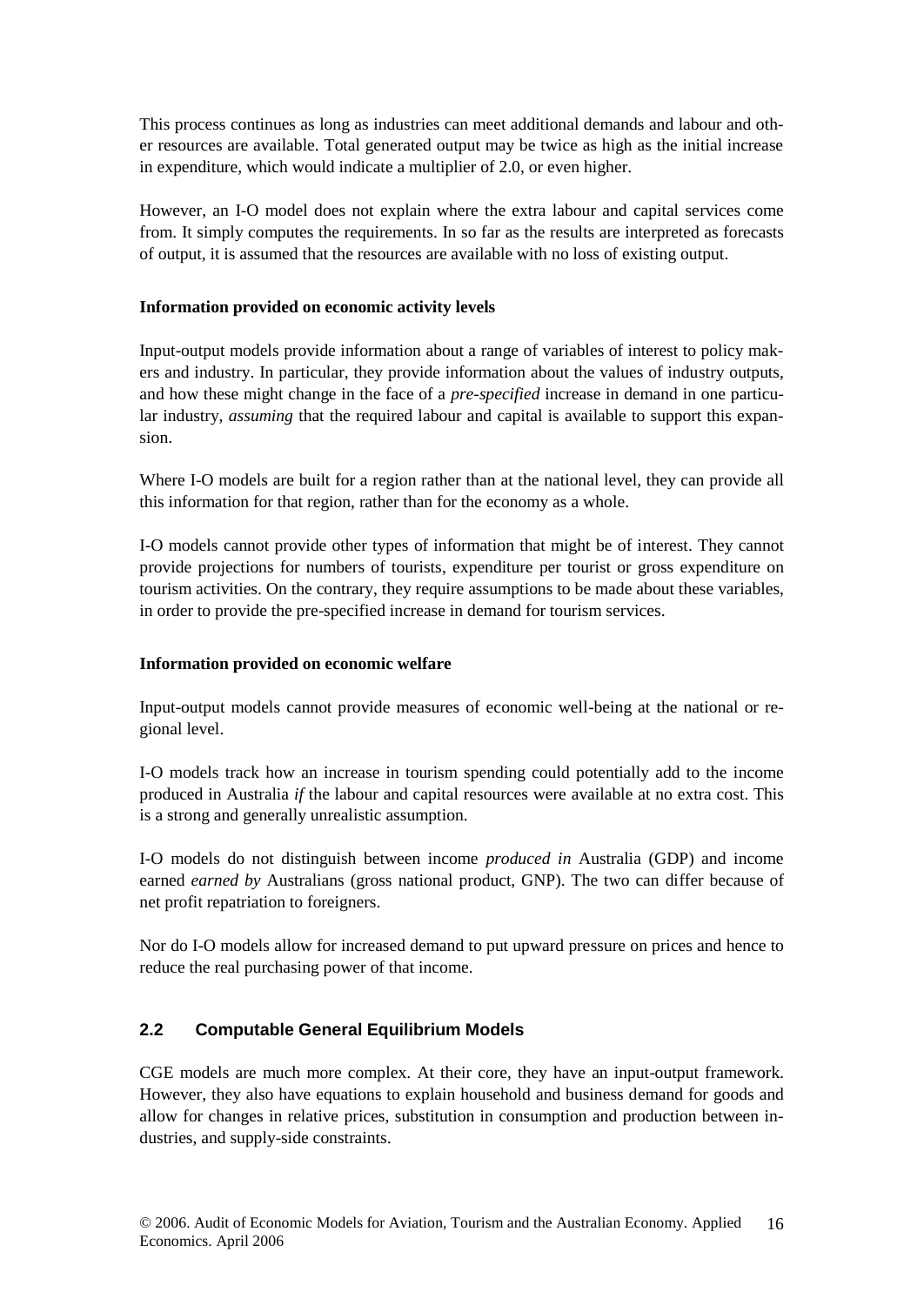CGE models can explain:

- where the extra demand for an industry's services comes from;
- where additional labour and capital services might come from to meet that demand (including the industry they may come from) ; and
- how input ratios may change if the prices of those inputs change.

These features mean that the projected final impact of a tourism expansion might be quite different from that projected by an input-output model.

CGE models of a single country typically allow that an increase in demand from foreign tourists is an external event which is input to the model. However, spending by domestic tourists can be explained within a CGE model by relating domestic tourism expenditure to incomes, which depend on wages and profits, prices of tourism activities, and prices of all other things that compete for the household budget.

A CGE model will also specify the supply of labour and capital available. If there is significant unemployment, a small tourism expansion may not lead to skills shortages. But if labour markets are tight, skills shortages may occur and hotels and other suppliers may need to offer higher wages to bid workers away from other parts of the economy.

Finally, most CGE models can allow for hotels and other industries to switch their relative use of labour and capital in response to changes in wages and required rates of return.

CGE models specify how demands and supplies for goods and services, capital and labour are kept in balance via price adjustment. For example, an increase in tourism demand can lead to an increase in supply of tourism services by allowing providers of these services to raise their prices and to attract more workers into their businesses.

Within CGE models, there is considerable variation in assumptions. Critical assumptions are the nature of unit costs (whether industries have constant, falling or rising unit costs); whether additional capital comes from domestic saving or foreigners; and the availability and real opportunity cost of local labour. Each of these is critical for the results. The output from increased tourism increases with falling unit costs and greater local supply of capital and labour. As shown in Appendix E, the estimated impacts of changes in trans-Tasman aviation on the tourist sector and economy in New Zealand were very sensitive to assumptions about the supply of labour.

## **Information provided on economic activity levels**

CGE models can provide all the information that an input-output model can. They can also provide estimates of value added, wages and profits in an industry.

Most CGE models are capable of producing regional as well as national outputs. However, estimates of regional output can vary greatly as a result of different assumptions about interregional labour and capital mobility.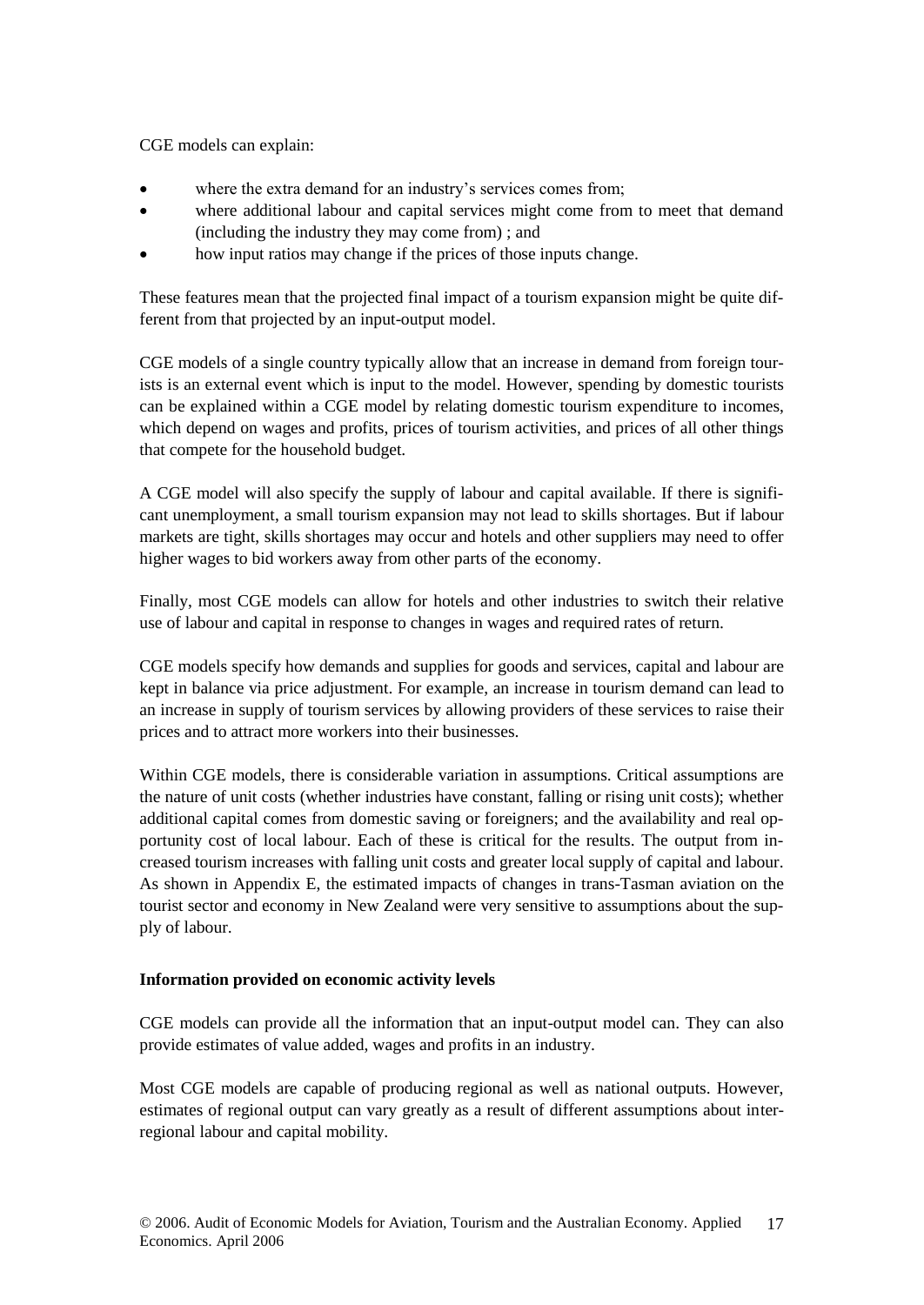Single country CGE models can provide projections for gross expenditure by Australian tourists on domestic and overseas trips, as well as for the real value of goods and services that those tourists buy.

But they cannot provide projections for numbers of foreign tourists or for expenditure per tourist. Thus, single country CGE models typically assume that export demands, including by foreign tourists, are explained outside the model. Projected changes can be fed in by assumption, but the model itself cannot predict what those changes might be.

Usually single-country CGE models (e.g. the standard Monash model) are based on conventional input-output tables; they do not have a separate tourism industry. Tourism is treated as a consumption activity, not a production activity. Some of the output of each industry such as hotels, air passenger transport, photographic equipment, and so on, will be sold to Australian consumers when they are on holiday. So the tourism consumption of Australians will be a component of total household consumption, but it will not be shown separately. Similarly, some output of each industry will be sold to foreigners when on holiday in Australia. Such foreign tourism consumption is a component of total export sales, but again not separated out.

However, as described in Appendix A, some CGE models incorporate data from the Tourism Satellite Accounts. These accounts show how much Australian household consumption expenditure is bought by Australian tourists, and how much of Australia's export sales are to foreign tourists. Models that incorporate those accounts can keep track of tourism expenditures explicitly.

CGE models can provide two kinds of projections of tourism expenditures. The first kind is a projection of the consequences of a *single* policy change or event (such as an advertising campaign). A single factor that is not already explained within the model can be fed into the model and the consequences traced through for all the other variables that are explained within the model, such as domestic incomes and prices, and domestic tourism expenditures.

CGE models can also generate forecasts. These trace through the consequences of *all* factors that are not already explained within the model. The Monash model is often used in this way. The quality of the forecasts depends on the quality of the business-as-usual scenarios for the variables not explained within the model as well as on the quality of the equations determining the variables that are explained within the model.

#### **Information provided on economic welfare**

Traditionally CGE models focused on measures of economic activity, but in recent years several models have incorporated measures of economic welfare. Importantly for their credibility, it is now often possible to decompose changes in economic well-being as the sum of

- consumer surpluses;
- producer surpluses;
- terms of trade effects:
- technical change effects;
- endowment effects; and
- net payments to foreigners.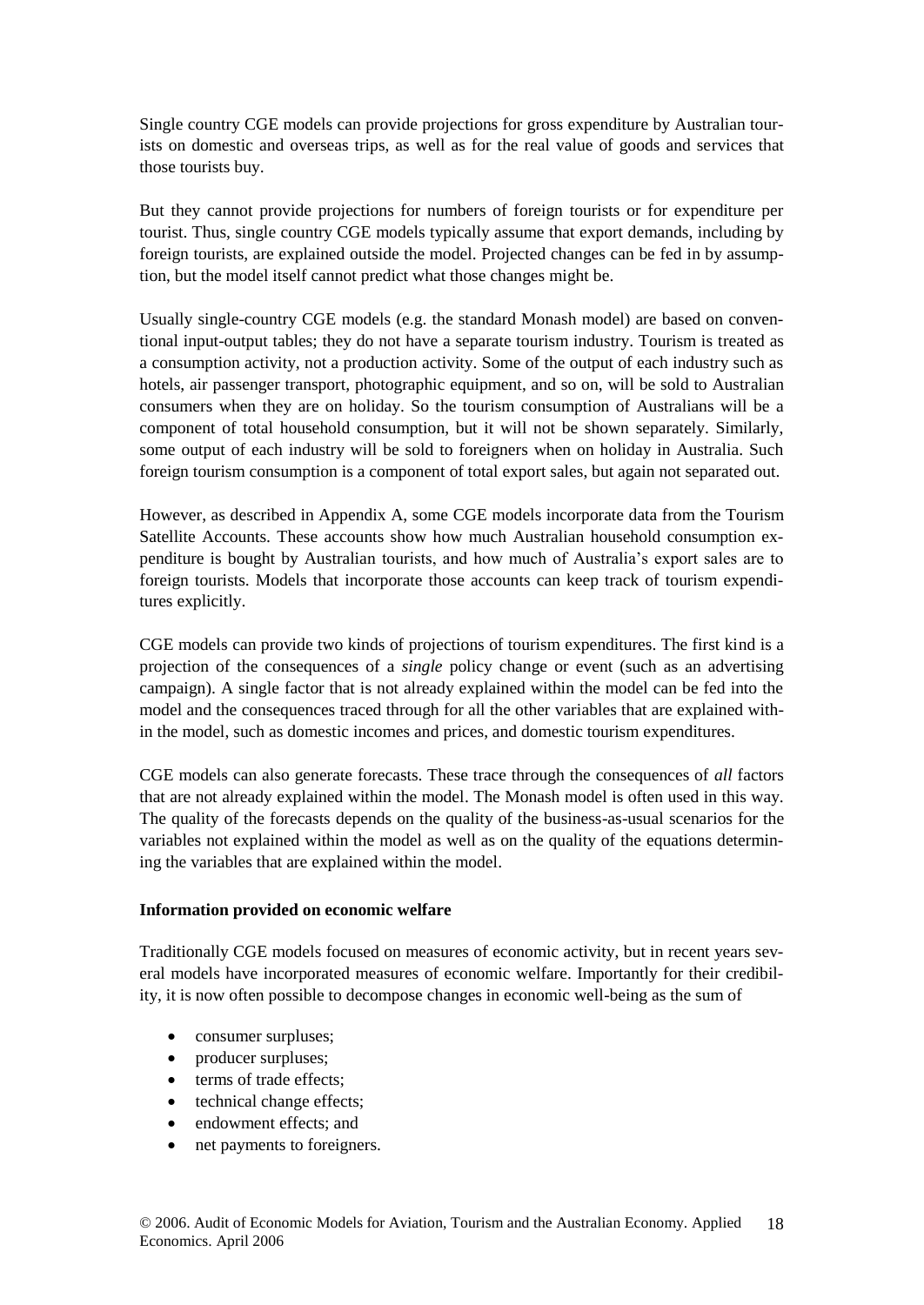These effects are similar to those from partial equilibrium analysis of the sort discussed in Chapter 3 as well as in Appendices A and B.

It is important to recognize that such a CGE measure of economic well-being differs from real GDP because of terms of trade effects and net payments to foreigners. Depreciation and net payments to foreigners need to be deducted from GDP to obtain net national income and income is then deflated by consumption prices rather than production prices.

However, it should also be noted that neither this CGE measure of welfare nor GDP may account for the real opportunity cost of labour (when workers have leisure or occupational preferences) or for non-market (environmental) effects. Allowances for these effects may have to be added on.

#### **Applications of CGE models**

CGE models have been developed more recently than I-O models. Despite considerable *general* international use of CGE models (see Appendix A), our literature review in Appendix D found only a small number of applications to the tourism sector in other countries. Examples include the study of economic effects of a fall in tourism in Hawaii by Zhou et al. (1997), papers produced by researchers at the Christel DeHaan Tourism and Travel Research Institute at Nottingham University on a range of CGE modeling applications to tourism in the UK, Spain, USA, Indonesia, and to Small Island States, including Blake 2000, Sugiyarto, Blake and Sinclair 2002, and Blake et al (2000); and applications to Fiji in Narayan (2004).

However, there has been active development and use of CGE models for estimating aviation and tourism effects in Australia. The Industry Commission (1996) estimated output results of the Monash CGE model for moving the Grand Prix from Adelaide to Melbourne. This did not include a formal welfare evaluation. Econtech (2001) used its in-house model to estimate the GDP effects of the decline in flying due to the 11/09/01 New York attack and the collapse of Ansett. But, again, there is no welfare analysis. Woollett et al (2002) developed a one-off CGE model specifically to estimate the effects of tourism in Queensland. The consulting firm NECG (2002) also made extensive use of CGE modeling to present the case for the Qantas/Air New Zealand alliance across the Tasman (see Appendix E).

In recent years, the STCRC Centre for Tourism Economics and Policy Research has been developing a CGE model for use in Australia (see Dwyer et al., 2003, 2005, 2006). These publications describe the M2RNSW model developed by the Centre to estimate the contribution of tourism to the NSW and Australian economies. This model adapts the Monash multi-regional forecasting (MMRF) model of Australia. It contains an industry classification of 42 nontourism industries and 14 tourism industries distinguished by source of the traveler (intrastate, interstate, overseas, and outbound) and purpose of travel (holidays, visiting friends and relatives, business and conferences, and other). Each tourism industry purchases a range of products from the 42 standard industries identified in the model and onsells them to travelers at cost price. This model also has a regional breakdown and is being developed to simulate the impacts on the eight Australian states and territories (MR8CGE).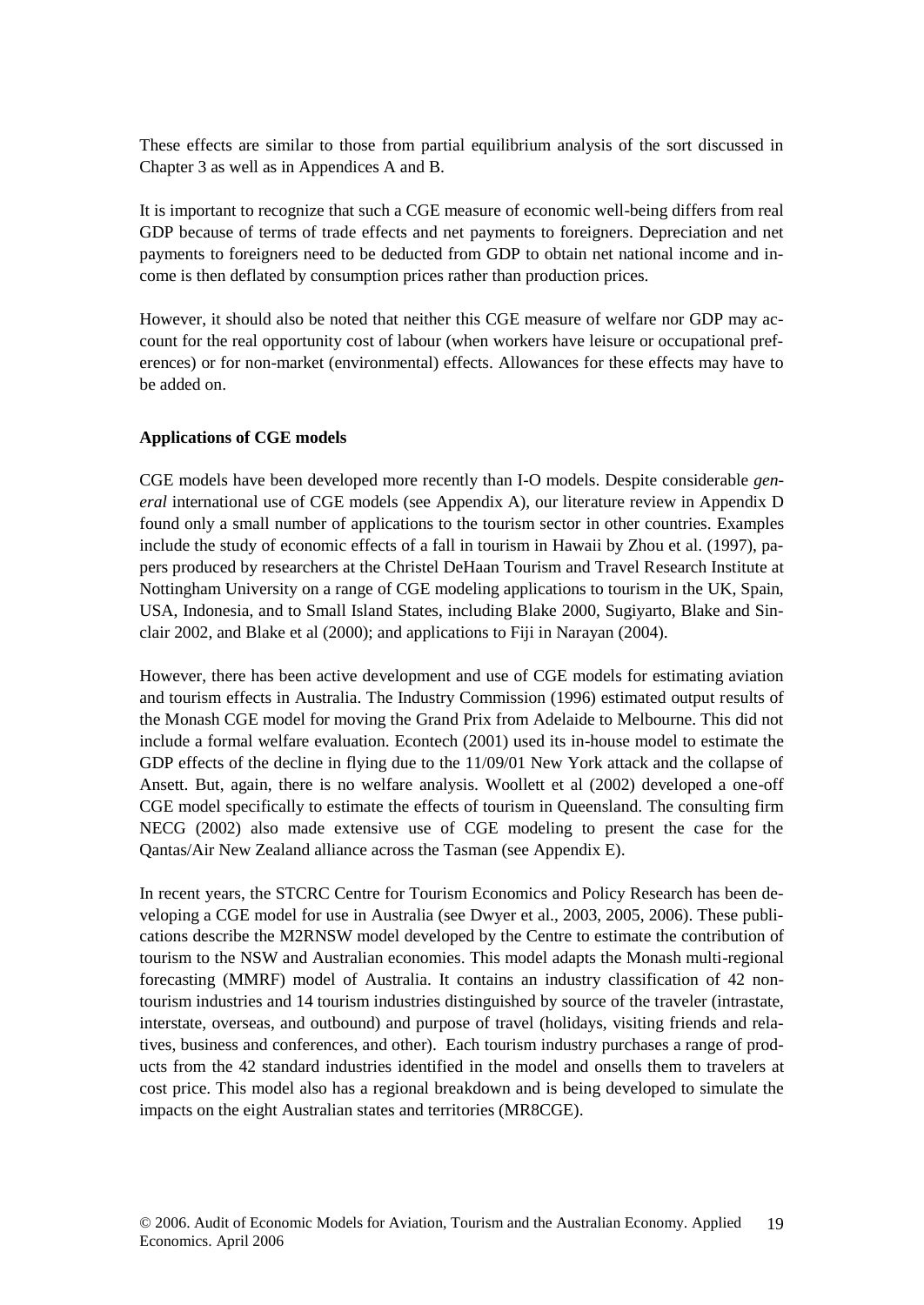## 3 Market-Specific Models and Economic Welfare

## **3.1 Market-Specific Models**

CGE models are basically industry-level models. They can model an industry level impact and show the interactions *between* industries (or sectors). However usually they do not show what happens *within* an industry or market. In such circumstances, a market-specific model is required.

Market-specific (partial equilibrium) models are concerned with changes in the specific market where the policies or events are occurring and not directly with flow-on effects to other sectors (although the latter can also be analysed with a separate partial equilibrium or CGE model).

The key parameters in a market-specific model are the estimates of demand and supply (for example demand elasticities). These may be estimated as part of the development of the model or generated from other studies and applied to the market-specific model.

There are many studies of air transport liberalisation based on a market-specific approach to estimating outcomes and assessing the gains. In a major review paper, Winston (1993) summarised estimates of benefits and costs to consumers and producers from several studies of deregulation of various industries in the United States, including the transport industry.

The reports by the Productivity Commission (1998) and by Gregan and Johnson (1999) are other examples of a market-specific approach. The latter constructed a model of airline activity along a particular international route structure. Its treatment of demand and supply along those routes was considerably more complex than it would be in a typical CGE model (see Appendix B). However, these studies did not evaluate welfare effects.

On the other hand, Forsyth (2005b) provides a market-specific analysis of the aviation sector supplemented by estimates of tourism benefits derived from CGE modeling, which we cite below.

## **Information provided on activity and welfare**

A market-specific model can examine the effect on the airline industry of route-specific events such as the entry of a new competitor on particular routes, the merger of two airlines, or the liberalization of particular air services agreements. Such models, with appropriate demand and supply functions, can provide projections for passenger numbers, air ticket prices, and expenditure on airline travel on a route-by-route basis arising from such changes. They can also provide projections for airline revenues, costs and profits.

Market-specific models can provide good estimates of the direct welfare effects (consumer and producer surpluses) in that market. This assumes that any changes in the air travel industry associated with this policy event do not spill over to other industries or affect household incomes in a major way. In effect, it assumes that prices in other sectors are close to marginal cost so that in so far as consumers spend their savings (or producers their profits) in other sec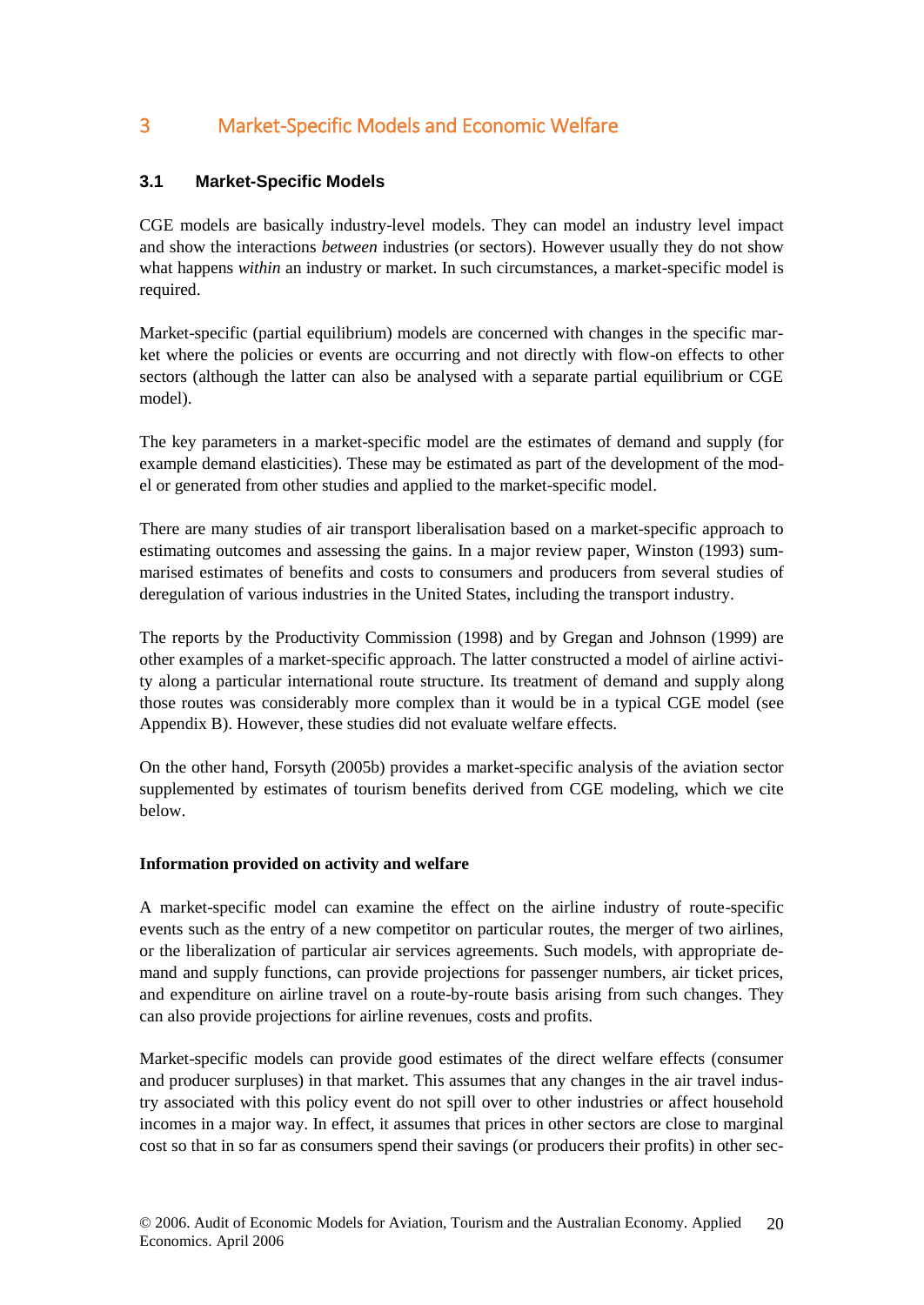tors, the generated surplus in other sectors is small or negligible. This is a common assumption in economic evaluations where changes are small and employment high.

However, as seen below, a specific market analysis can be extended to include secondary effects in related sectors.

## **3.2 Cost-Benefit Analysis**

Cost-benefit analysis (CBA) provides an evaluation framework for estimating welfare effects. But CBA is not itself an explanatory or forecasting model. In the first instance, other models (especially those described in Chapter 4) must be used to develop explanations and forecasts of price and quantity effects in the specific market or industry under examination.

Appendix B describes the basic concepts in CBA. The initial focus of the analysis is on individual firms and households within specific markets.

The basic valuation principle for any scenario is that the net benefit to consumers and producers is the sum of their surpluses (benefits less costs). However, CBA also allows (where appropriate) for non-market impacts and for impacts in secondary markets ('indirect' impacts).

Turning to possible increases in tourism expenditure in Australia, what net benefits can be expected from this expenditure? Note that the aim is to estimate the *net benefit* (NB) of extra tourist expenditure ( $\Delta TE$ ). This is given in the first round by:

 $NB = \Delta TE - CI$  (3.1)

where CI is the opportunity cost of all inputs. Only the *surplus* of expenditure over the cost of inputs is a net benefit.

The level of benefit is generally related positively to the level of unemployment of resources. When resources are fully employed, there are usually only small gains from reallocating them from one sector to another. On the other hand, when there are unemployed resources, employment creates a surplus over opportunity costs.

Two other points should be noted. First, there may be further multiplier effects. In so far as an increase in local incomes is re-spent locally and in so far as there remain some local unemployed resources, there will be a second round and even a third round increase in incomes. Secondly, there may be some beneficial terms of trade effects. This may arise from an appreciation of the exchange rate and a reduction in the price of imports across all sectors.

Analytically, the key point is that the net economic benefit of increased expenditure on the tourism sector is a function of the excess of expenditure over the costs of servicing this expenditure. This net benefit may be estimated directly from analysis of the returns to expenditure in the tourism industry or obtained from a CGE model. However, the former approach will not include any multiplier effects.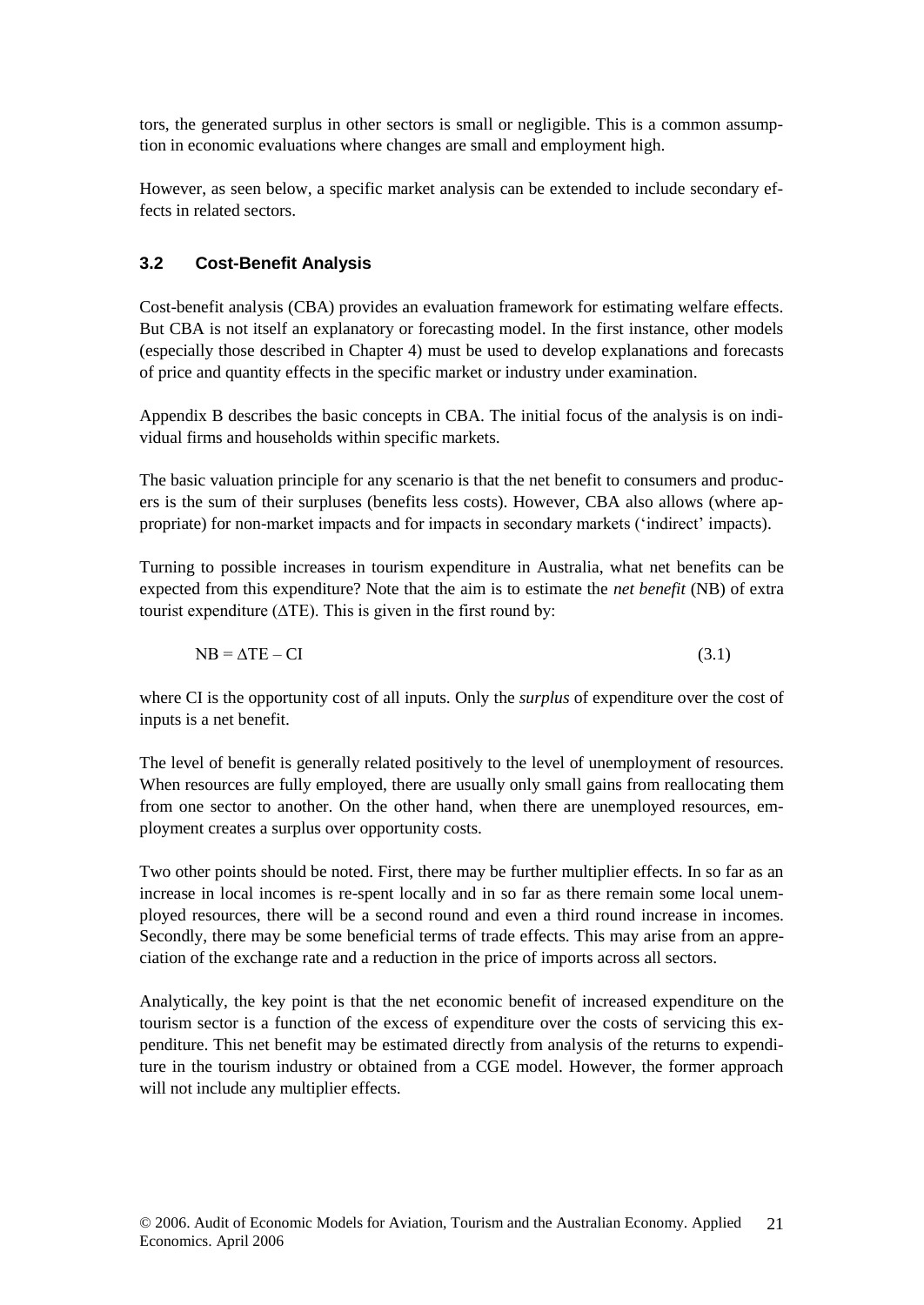## **3.3 An Example of Cost-Benefit Analysis**

Appendix B also provides an illustrative cost-benefit analysis of allowing greater airline competition across the Pacific. The aim is to illustrate the approach by showing the outcome for one scenario rather than to review the realism of the assumptions or the estimated results.

There are two main sets of benefits: benefits to Australian travelers and gains to the tourism industry from extra overseas visitors. There are also two main sets of losses: losses to Qantas and losses to tourism from more Australians traveling overseas.

The results for one year are summarized in Table 3.1.

| Benefit or cost                          | Net benefit (\$million per annum) |  |
|------------------------------------------|-----------------------------------|--|
| <b>Benefits</b>                          |                                   |  |
| Benefits to Australian travelers         | 112.75                            |  |
| Tourism gains from overseas visitors     | 19.50                             |  |
| Total                                    | 132.25                            |  |
| Costs                                    |                                   |  |
| Losses to Australian interests in Qantas | 112.00                            |  |
| Tourism losses from Australian travelers | 5.50                              |  |
| Total                                    | 117.50                            |  |
| Net Benefit                              | 14.75                             |  |

Some key points that emerge are:

- The benefits and costs are based on the direct benefits and costs estimated for the aviation market.
- These benefits and costs are estimated directly from demand and cost functions.
- The benefits and costs are the sum of benefits and costs to individual consumers and firms that are involved directly in the relevant market.
- The analysis is a bottom-up micro-based analysis.
- The assumptions and results are transparent and can be tested.
- Benefits from secondary industries, in this case the tourism industry, are included. These benefits depend crucially on the excess of prices in that industry over production costs.
- The benefits in the secondary industry may be estimated from direct analysis of returns in the industry (which would again be a partial equilibrium analysis) or from a CGE model.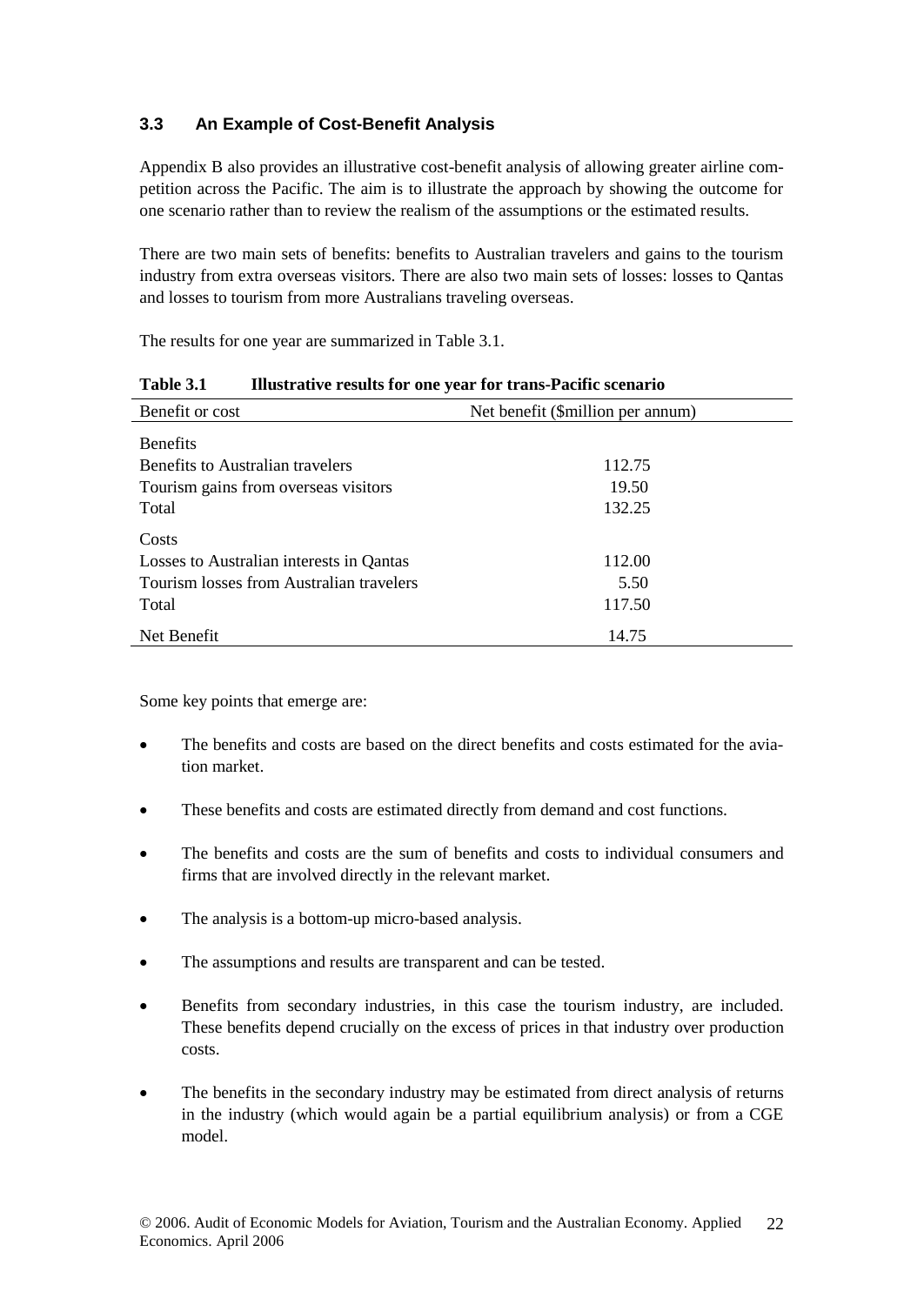## 4 Other Potentially Relevant Economic Models

## **4.1 Introduction**

Two further major generic types of economic models require mention. These are basic models for generating estimates of behavioural relationships and/or forecasts. In many cases, these models are required to generate inputs into multi-sector or market-specific models. Importantly, however, the models discussed below are not themselves evaluation or welfare models.

The first generic model type is univariate time series where the variable of interest is estimated without reference to other variables.

The second generic model type is a multivariate model. Multivariate models specify relationships between several data series. These relationships may be structural or non-structural. A structural relationship is based on economic theory. A non-structural relationship is based on robust statistical correlations rather than on economic principles.

Structural models have been used in tourism and aviation analysis from time to time, such as Gregan and Johnson (1999) for the Productivity Commission and the Tourism Forecasting Committee for its regular forecasts for international visitor arrivals, domestic visitor activity, outbound departures and export earnings.

Another study by Oxford Economic Forecasting (1999) is a hybrid work. The report straps an I-O based set of estimates for the aviation industry on to a typical macro-economic model with standard consumption and investment regression equations and time series regressions relating air travel to GDP.

But the potential for use of univariate time series analysis and other non-structural models has apparently yet to be picked up in this area.

Each type of model is discussed briefly below. More detail is provided in Appendix C.

## **4.2 Univariate Time Series Models**

Univariate time series model depend upon sets of time series data that allow the inherent composition of the variable of interest and how that operates over time to be discerned.

Essentially the deconstruction of the variable as recorded over many observations through time takes place by representing the trend, cycle and seasonality elements that can be derived from the data history. This can be done is by using a regression equation fitted to the historical data that reflects these elements along with relevant diagnostic tests.

A univariate time series model can provide forecasts without requiring knowledge of, and forecasts for, any other contemporaneous explanatory variables. Such a model is a sophisticated form of extrapolation that takes the systematic components of past behaviour and projects them into the future.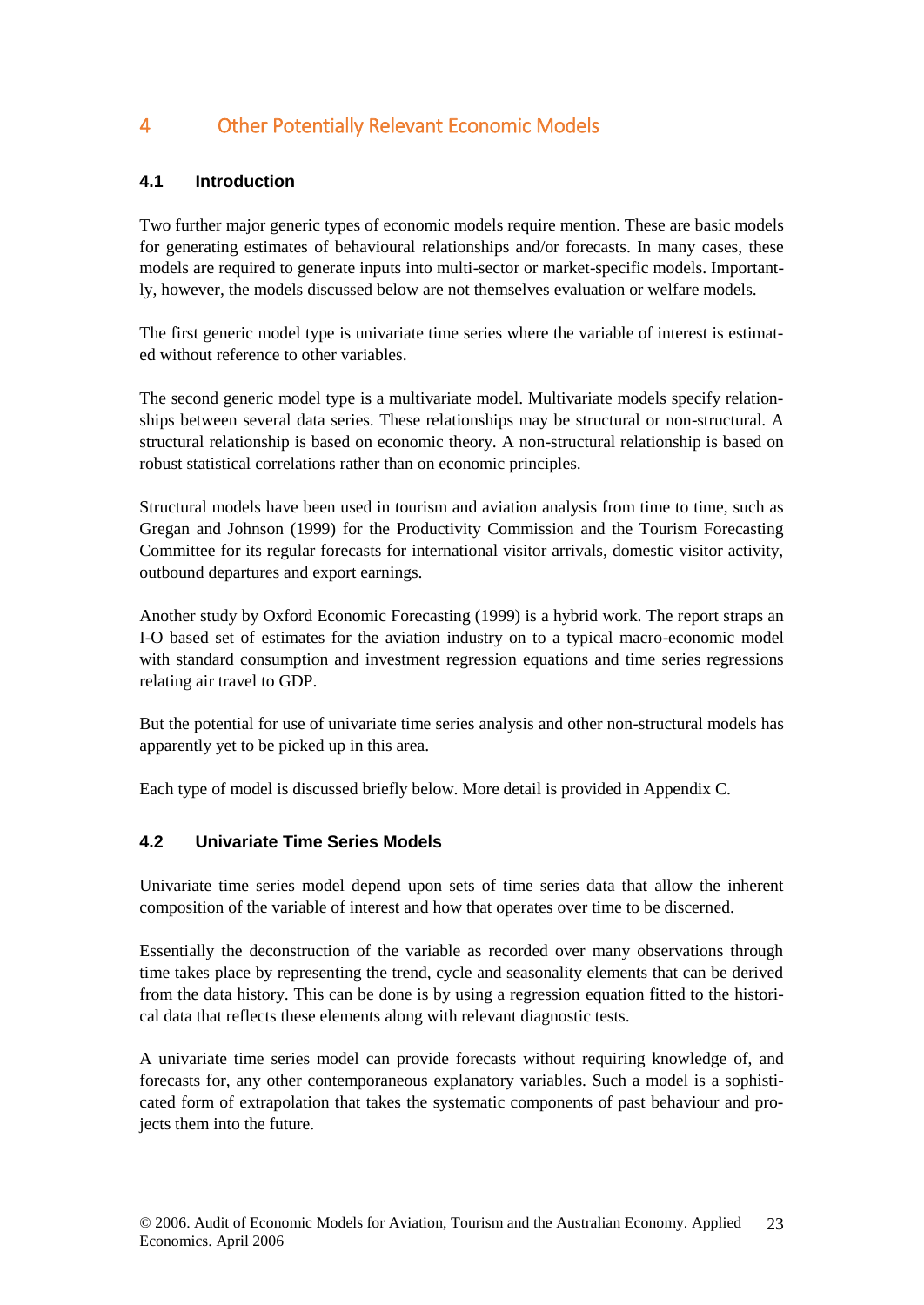Univariate time series modelling is often useful where knowledge of the determinants of the primary variable is limited or data is difficult to obtain, but good historical data on the primary variable is obtainable. However, such time series models are not designed to forecast at long horizons.

In the tourism and aviation industries, the method could give precise short-term forecasts on key variables such as fuel prices or consumer expenditure in aggregate or, especially, for market segments, particularly where there are no major known changes in train in relation to structure of the market or impacts on the market. Superior accuracy in 'business as usual' forecasts, where only the forecast itself is needed e.g. for inventory management, casual work-force hiring etc., can be provided usefully and economically by univariate methods.

Where longer-term forecasts are needed or where interest also lies in multi-variate understanding of causation and behavioural relationships, for either industry or government purposes, univariate time-series analysis can be still be used as a check on the effectiveness of the alternative more elaborate methodologies which are based on data for additional variables.

## **4.3 Multivariate Models**

#### **Structural Estimation Models**

Structural estimation models take their lead from economic theory, which specifies in general terms how a variable of interest (the dependent variable) is influenced by other explanatory variables (independent variables). For example consumer theory tells us that the number of airline passenger flights undertaken is a function of the own-price of such flights, the price of complements and substitutes (e.g. rail or car travel), income levels, and a range of possible additional variables relating to the qualitative characteristics of the flights and the surrounding environment.

The relationships indicated from the process of theorizing can be expressed in a single multivariate equation form or sometimes in a system of such equations. Thus, for a region, tourism expenditure may be a function of, among other things, the level of unemployment. But the unemployment level in a highly tourism oriented local economy may itself be a function of tourism expenditure.

Empirical estimates are commonly achieved by using regression methods to estimate the magnitudes of the relationships — how much variation in one variable affects another variable of interest. It is not enough to know that more airlines operating on a particular route might reduce prices through competition. We may wish to estimate the likely size of such an impact from past experience and, further, estimate what the effect is in turn upon total passenger movements on that route. The estimates so obtained can be imported as parameters into the CGE and intra-industry models outlined in the previous section.

A range of regression-based estimation models have been used in tourism and aviation analysis. A common model is the discrete choice model used to analyse customer responses to different product characteristics eg the importance of flight frequency, in-flight service characteristics, plane size and configuration etc. (Louviere, Hensher and Swait, 2000). This is espe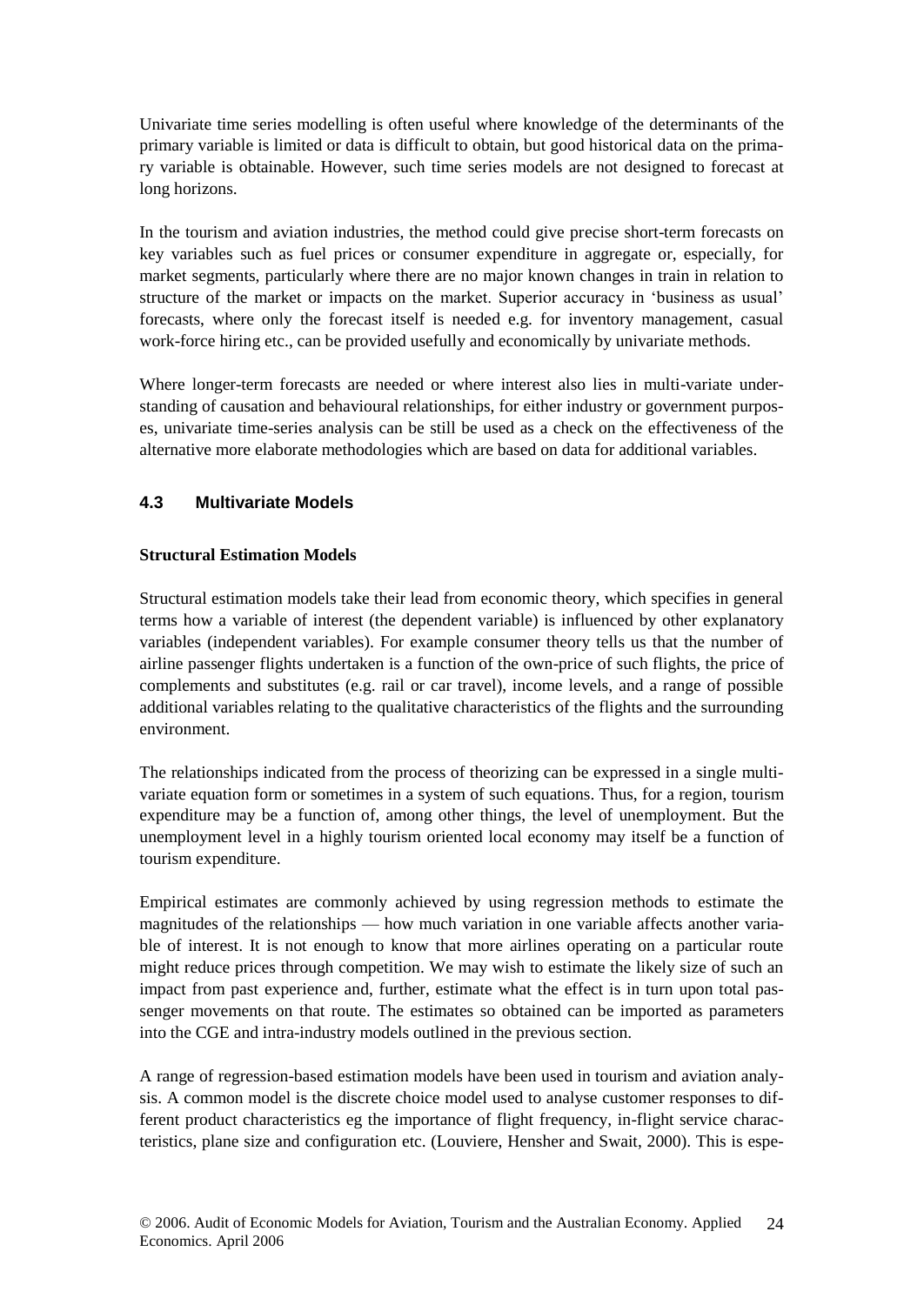cially appropriate for business planning by service providers in public and private business spheres. Rail corporations, government airlines, private transport operators etc, all need to know what aspects of the bundles of service they offer are valued in what ways by consumers. Focus groups and other qualitative market research techniques can assist along with intuition and experience of executives, but for major reconfigurations by major organizations it can be helpful to move to more precise formal methods.

The tourism and aviation literature has also occasionally called upon estimated regressions prepared for other purposes to impute impacts from the sector. Adaptation of general purpose macro-econometric models for the whole economy to incorporate a detailed tourism and aviation component is featured in the work of Oxford Economic Forecasting (1999), which uses results from direct estimation studies elsewhere to establish that aviation has had a positive effect on the productivity of other sectors. It adjusts the results of its own macro-econometric models to take this effect into account, but by way of ad hoc adjustment.

Finally, in terms of multivariate models, the important work of the Tourism Forecasting Committee needs to be mentioned. Tourism Australia releases detailed forecasts of a range of variables or activities of relevance both to industry and governments (Tourism Forecasting Committee 2005). The forecasts are described as 'consensus' forecasts of activity across international, domestic and outbound tourism sectors, based upon a first stage of econometric modelling looking at income, seasonality, as well as significant events impacting on source markets. This involves direct structural estimation, and subsequent 'qualitative' adjustments made after expert evaluation of the model forecasts, particularly in relation to matters not easily represented in the formal modeling process.

## **Multivariate time series models**

Unlike multivariate structural estimation, multivariate time series modeling does not rely on economic theory. Rather, each variable is explained by its own past and the past of the other variables in the system.

Multivariate time series modeling can also be used to test which variable adds to the explanation of the past history of another variable. This can help verify a causation relationship and its strength, and can be important where data for full structural estimation are not available and analysis can still proceed on variables of interest without problems of omitted variable bias intruding. In areas of transport and aviation where lags in response are common, this approach allows superior examination of these properties, but largely devoid of other interpretative behavioural structure.

#### **Macroeconomic models**

Macroeconomic models are used in all major economies and are usually designed to forecast domestic and international economic developments. Forecasts of GDP, inflation, interest rates, exchange rates, commodity prices, and so on, are essential to business and government planning. Australian examples of macro-economic models include the original Murphy model (MM), the Federal Treasury's model (TRYM), and the McKibbin and Sachs MSG multicountry model.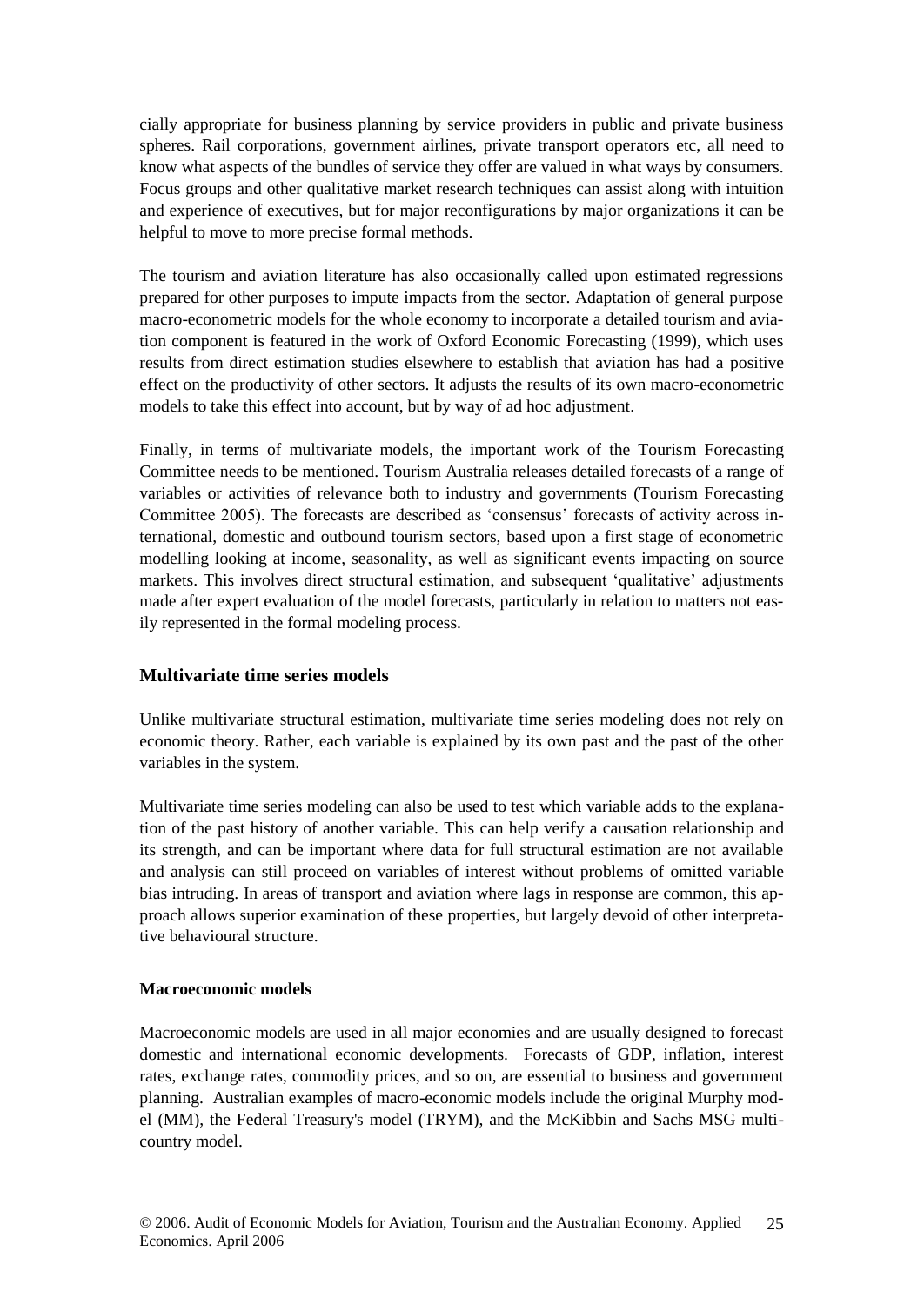Modern macroeconomic models consist of a large system of simultaneous nonlinear equations relating macroeconomic variables. The number of equations varies according to the level of disaggregation required. For example, the G-cubed model contains 7000 equations. The TRYM model consists of 26 behavioural equations, 3 behavioural identities, and 102 accounting identities. These equations are specified according to some economic theory.

However, these macroeconomic models generally do not have a sector or industry breakdown. For tourism and aviation, macro-economic models are mostly used in conjunction with sectoral models with the macro-economic elements providing aggregate economy controls. Alternatively they are integrated with CGE models so that the consequences of macroeconomic changes for the aviation and tourism sectors can be traced. The latter are discussed above in relation to CGE models. The former are less evident as current approaches, but could be present within industry on a commercial-in-confidence basis.

## 5 Review of Models: Strengths, Weaknesses and Applications

## **5.1 Introduction**

In this chapter we summarise the main strengths and weaknesses of the models discussed in the previous changers as well as possible applications.

However, it is important to recognize that the models are to some extent complementary. Explanatory and forecasting statistical models of the kind described in Chapter 4 are used to provide inputs to CGE models and market-specific models. Market-specific models can provide inputs to I-O and CGE models. CGE models can be used with market–specific models to generate welfare effects in secondary and primary markets respectively and so a total measure of welfare.

## **5.2 Input-Output Models**

Input–output models have often been used to estimate the effects of changes in expenditure on different economic sectors and/or regions. Input-output models can estimate inter-industry relationships and employment effects.

Input-output models are seen as practical. At the national level, I-O tables are compiled on an occasional basis by the Australian Bureau of Statistics (ABS), and the only software required to run an I-O model is a package such as Excel that can perform matrix inversion, which is the mathematical technique used to count inputs back ad infinitum.

However, practicality is becoming less important. Where the data exist to build a national or regional input-output model, the software also exists to build a corresponding national, regional, or multiregional CGE model (if one has not been built already).

At the regional level, I-O tables need to be compiled by the model developer because the ABS does not compile them as a matter of course. This is not a trivial exercise. Often I-O tables are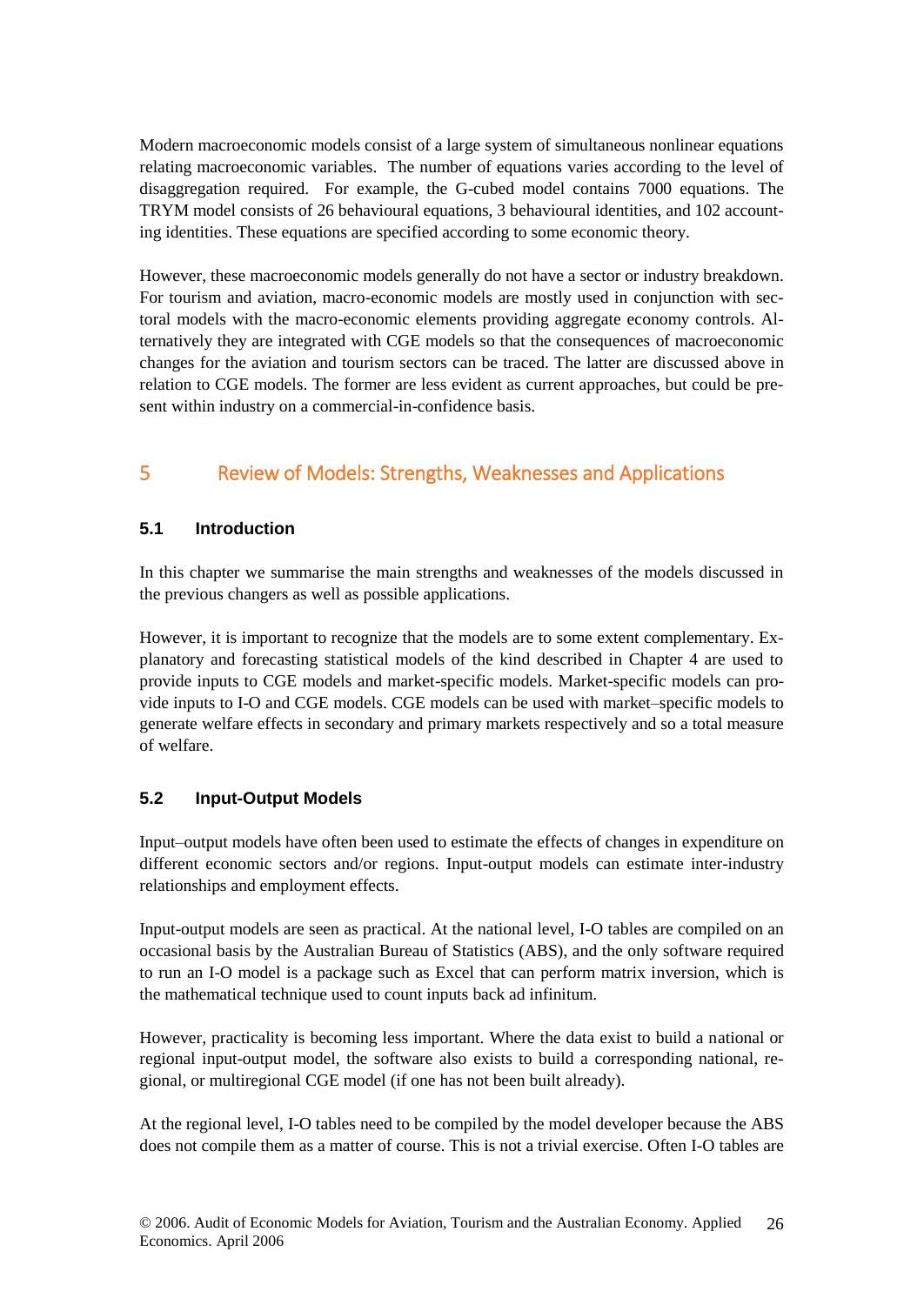based on data that is many years old, sometimes more then 10 years old. And some of the data required for regional I-O tables needs to be imputed, since the ABS does not compile data on key requirements, particularly interstate or interregional trade flows, at all. Nevertheless, over the years several such databases have been built, for example the NSW input-output model developed by the Centre for Agricultural and Regional Economics at the University of New England.

However, I-O modeling is based on assumptions that are often unrealistic. I-O models are not resource constrained and do not allow for price changes. Consequently, unless there is high unemployment or high mobility of resources in a regional context, the projected output and employment effects are usually substantial over-estimates. While superficially attractive in yielding 'a large number' for the spillover benefits of a new tourism activity, these questionable assumptions cast serious doubt on the credibility of the results.

Further, I-O models cannot report net social benefits or the impact on national economic wellbeing. Increasingly these concepts, rather than just activity levels, are required for national economic policy making.

## **5.3 Computable General Equilibrium Models**

CGE models are highly sophisticated and comprehensive models. They have an input-output structure at their core, but allow for resource constraints and use price adjustment to reconcile demands and supplies for goods, services and resources. This means that they produce much more realistic estimates of output and employment than do input-output tables (unless there are no effective resource constraints).

In addition, CGE models that consistently assume that households make the best choices they can, given their incomes and prices, have a well-defined measure of net economic well-being. However, it may be questioned whether they accurately value the real opportunity cost of labour and they omit non-market effects. CGE models commonly assume that expansion of employment has a zero opportunity cost. If this is considered inappropriate, the welfare results from CGE models can be adjusted with back-of-envelope estimates to subtract the opportunity cost of additional employment. Dwyer, Forsyth and Spurr (2005) did this, for example. Likewise non-market effects can be added in.

A traditional concern with CGE models was the cost of building and running them. However, these costs have fallen dramatically with the availability of generic model construction and solution software (such as GEMPACK, see Harrison and Pearson 1996), and even generic theoretical specifications (such as the GTAP theory). This has facilitated development of a range of available single and multi-country models with desirable features such as a regional dimension and an explicit treatment of tourism expenditure. Often, no adaptation will be necessary. If it is, the additional data requirements will often be the most expensive part of the adaptation.

An important issue is the size and complexity of CGE models even for simple applications. This has several implications. First most CGE models are based on an industry structure. As we have seen, they usually do not have intra-industry structures. Often the primary effects of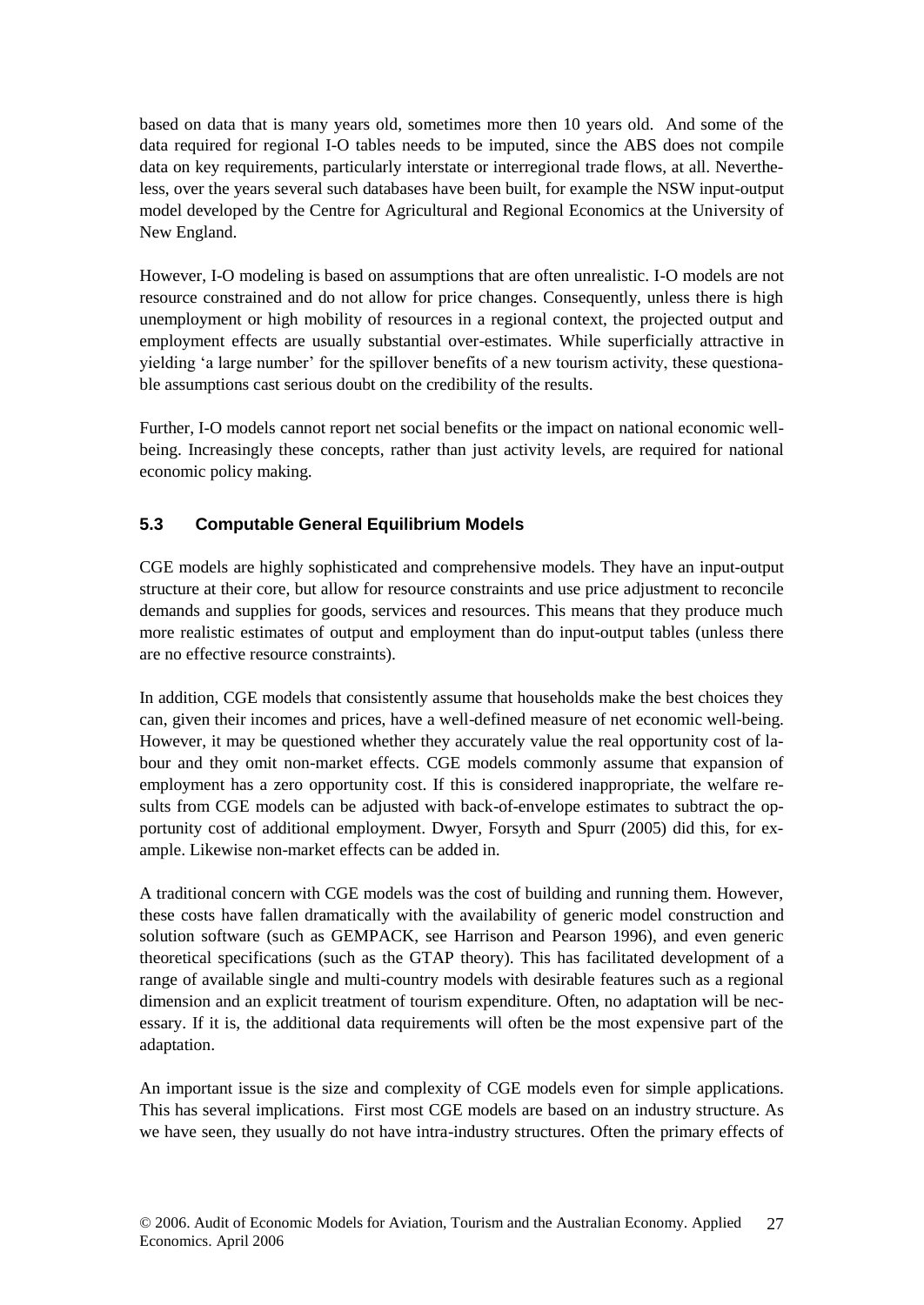a policy or event change have to be estimated first using a market-specific or intra-industry model (along with relevant estimation models). The outputs from these models (the projected increases in total tourism expenditure along with estimates of the changes in average costs in the aviation sector) can then be input into a CGE model to estimate secondary and total effects. The CGE model could then provide a consistent evaluation of the effects of these changes, along with further flow-on effects, on economic well-being. However, for many applications a CGE model is not a standalone model.

Second, CGE models use numerous assumptions about economic behaviour, such as how consumers and producers substitute between different goods and services. Users need to be aware whether the values of the parameters in the model are supported by evidence or highly uncertain. For example, in considering trade liberalisation, there is considerable debate about the values of the parameters that determine the degree to which consumers and producers switch between domestic and imported goods. Sensitivity tests can illustrate the likely range of outputs, but do not cancel the uncertainty.

For tourism and aviation applications, CGE results are typically sensitive to assumptions about model structure. Two key assumptions are whether capital and labour are in fixed supply to the economy as a whole and whether capital and labour are mobile between regions. In the trans-Tasman debate, the estimated tourism benefits were very sensitive to assumptions about the labour market (see Appendix E). Model users need to check whether the appropriate assumptions are being made for their own application.

Related to the complexity, CGE models are often viewed as black boxes, with results that are hard to understand and verify. Complexity depends on the application. Most aviation and tourism applications of CGE models are much simpler than scenarios involving multilateral liberalisation of goods trade, for example.

Also, until recently, the basis for welfare estimates from CGE models was unclear. However, it is now possible with some models to decompose economic welfare into components familiar from simpler modelling frameworks. In these cases, users of CGE models should be able to request that the model's measure of well-being is broken down this way.

Nevertheless, if simpler models can produce answers that appear to be as accurate, or more accurate, than CGE models and perhaps more transparent, complexity is a disadvantage. This was the conclusion of the New Zealand Commerce Commission which, in reaching its determination in the trans-Tasman case, put more emphasis on partial equilibrium market models than on CGE models (see Appendix E).

## **5.4 Market-Specific Models**

Market-specific models often incorporate much richer detail of activity within a particular sector than is possible within a CGE model. Most CGE models are not well-suited to looking at detailed policy changes in aviation.

Market-specific models generally need to be developed for a particular application. In most cases, this requires estimates of demand and cost functions for a small set of services which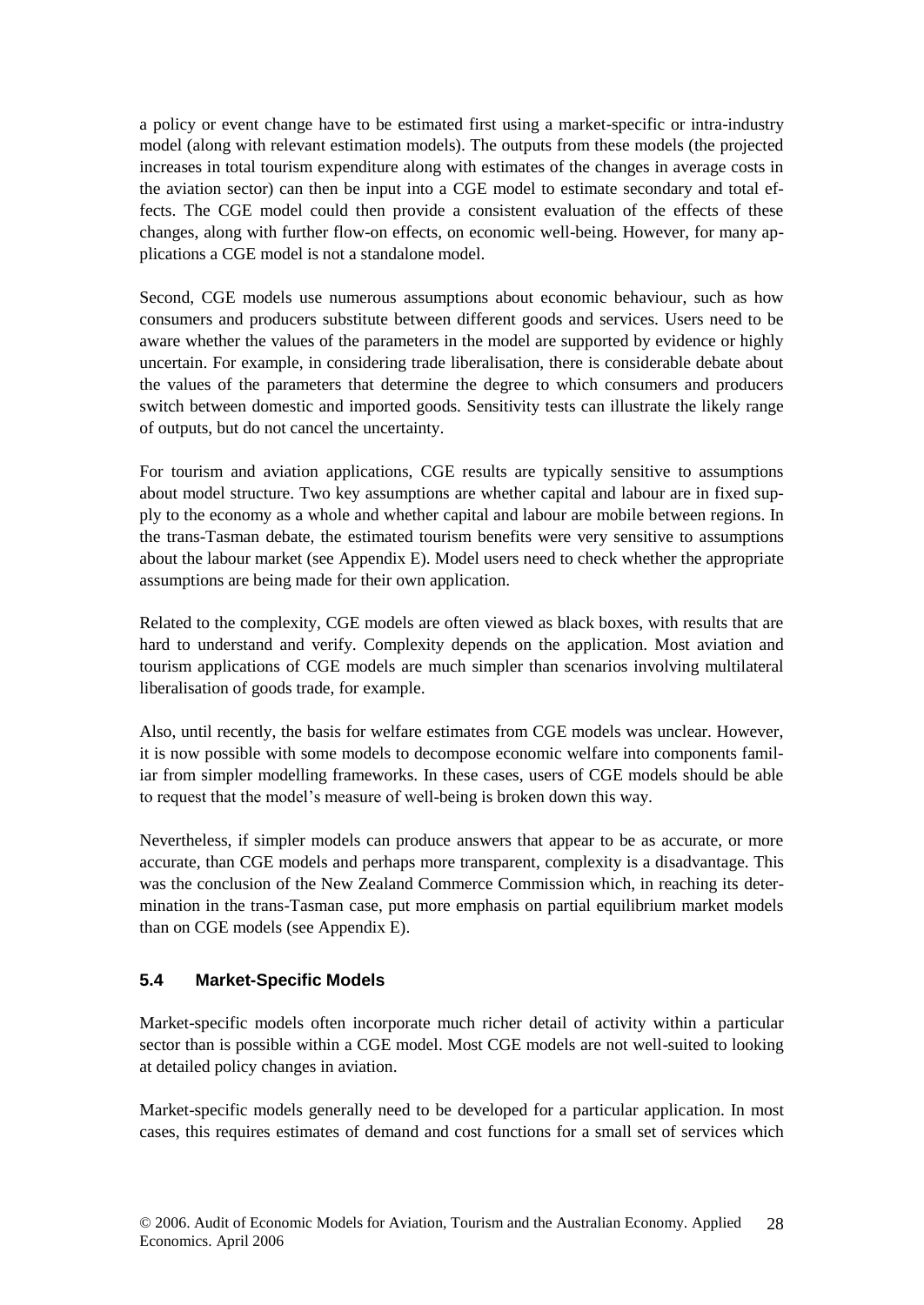draw on standard estimation methods. Their construction may also require industry cooperation to provide the necessary data on route traffic and route cost structures. The Productivity Commission (1998) built a detailed network from scratch for its air services inquiry.

Market-specific models can be developed quite easily. They directly address the main problem under examination. Interpretation of the results is generally transparent.

Also they provide the basis for estimating welfare effects in the primary market under examination. These generally constitute the major effects.

However, spillover effects notably to tourism activity may have to be estimated separately. Note that these benefits depend crucially on the excess of prices in that industry over production costs.

There are two main ways to take such spillover effects into account and to add them to the impacts in the primary market. One is to undertake additional partial equilibrium analysis of the tourism expansion and add the effects to the primary market effects. The other is to feed the effects of the primary market into a CGE model to estimate the tourism effects, and to add the results of the two exercises together. Forsyth and Ho (2003) used the latter approach.

Alternatively, as noted above, the outputs of the market-specific model can be input into a CGE model and the latter model can produce total economic and welfare effects.

#### **5.5 Other Economic Models**

Numerous other models are available to estimate key market quantities such as number of tourists and total tourist expenditure. Structural estimation models provide both forecasts and information on the role played by a wide range of explanatory variables in influencing the activity measured as the dependent variable in such analysis.

These advantages explain the adoption of such regression approaches in the tourism literature. The parameters estimated in this way can complement and be imported into the marketspecific models and CGE work.

But equal weight must be given to a standard set of estimation problems. These include the demanding data requirements for sufficient degrees of freedom for all relevant variables and the statistical analysis issues that need to be reviewed in such areas as omitted variables, collinear variables, simultaneity and identification of the separate relationships in simultaneous systems.

Time series models have strong data requirements on the activity variable adopted, but do not require data on associated variables. They are strong on lag structures for the activity variable and can be a useful complement because of this for structural estimation in some circumstances. However the absence of explanatory variables in the approach means that however good the forecasting capacity of such models they provide no guidance on the magnitude of links to the other variables.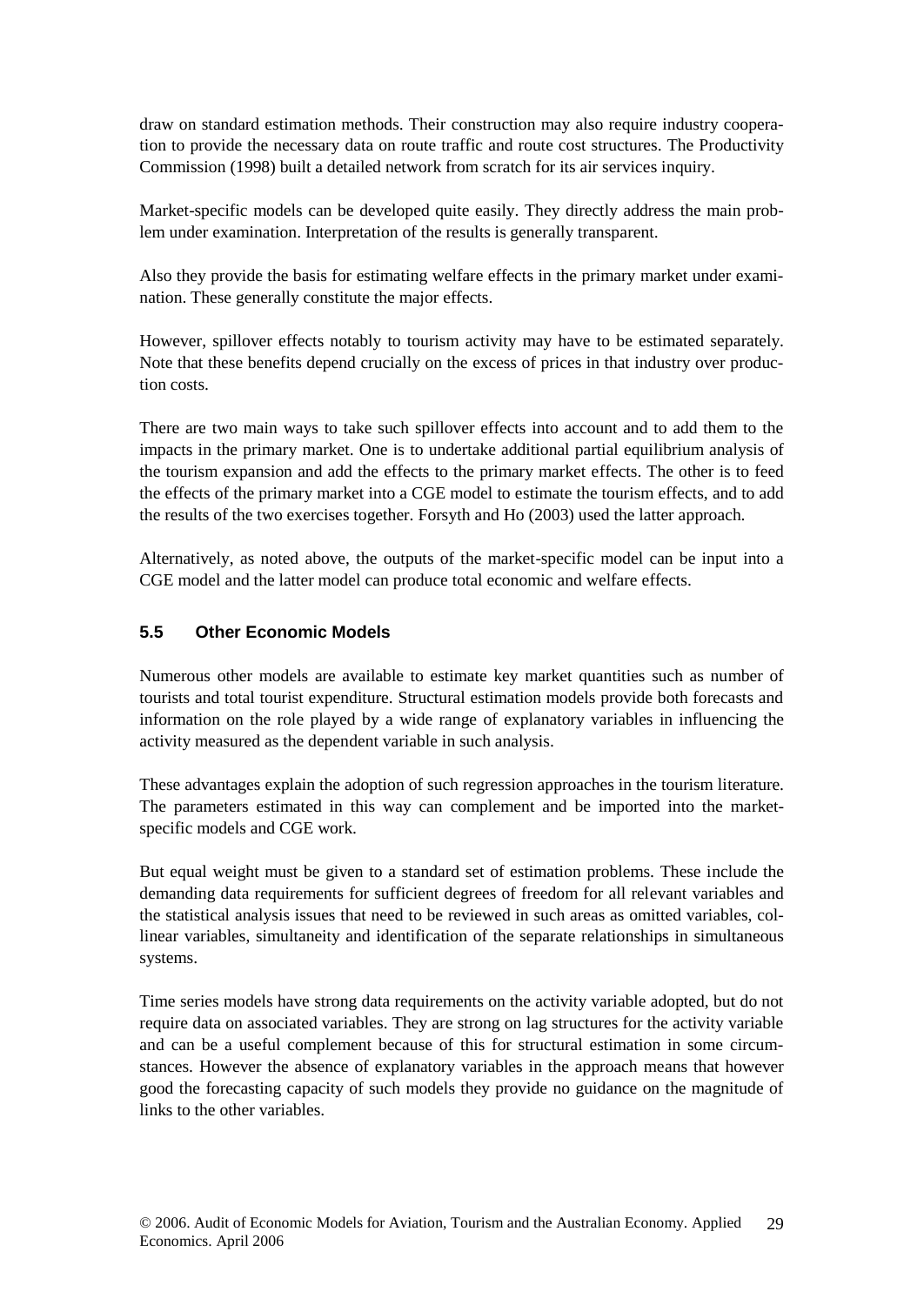Nevertheless the forecasting capability of this method has been shown in many applications to be superior to using structural equations for forecasting. Of course, adjustment of both time series and structural forecasts can be made exploiting the intuitions and experience-based knowledge of industry practitioners, but this should not simply be ad hoc are there are wellattested mechanisms for incorporating such information in a disciplined, transparent and systematic way (e.g. Bayesian methods).

The availability of alternative models also means that they can be used to cross-check results and understandings.

However, these statistical methods do not themselves provide measures of economic welfare.

## **5.6 Summary: Strengths, Weaknesses and Applications**

Table 5.1 provides a summary of the major strengths and weaknesses of the major types of models. Most of these points have been described previously. The table brings the main points together. In summary:

- Input-output models may be used to estimate impacts of major events and regional impacts, but only with considerable caution and explicit notes on limitations.
- CGE models are good for modeling industry wide effects, inter-industry effects, and national or regional impacts of major economic changes. They can also provide welfare estimates but these need to be decomposed and explained.
- Market-specific models are the most direct and cost-effective model for analysing effects in a single market. They can provide forecasts and estimated welfare effects. They are often required to produce inputs to CGE models and they can use outputs from CGE models.
- Multivariate structural models trace impacts and outcomes of major events, activities and changes through the industry and for different components of the industry. They can be used for analysis and forecasts. They do not provide welfare measures.
- Time series models are used for forecasting variables where past structure is likely to dominate outcomes. They can also be extended to test causation and its direction with other variables.

However, as has been stressed, the models are often not mutually exclusive methods. As discussed in the final section, in many applications more than one type of model may be employed.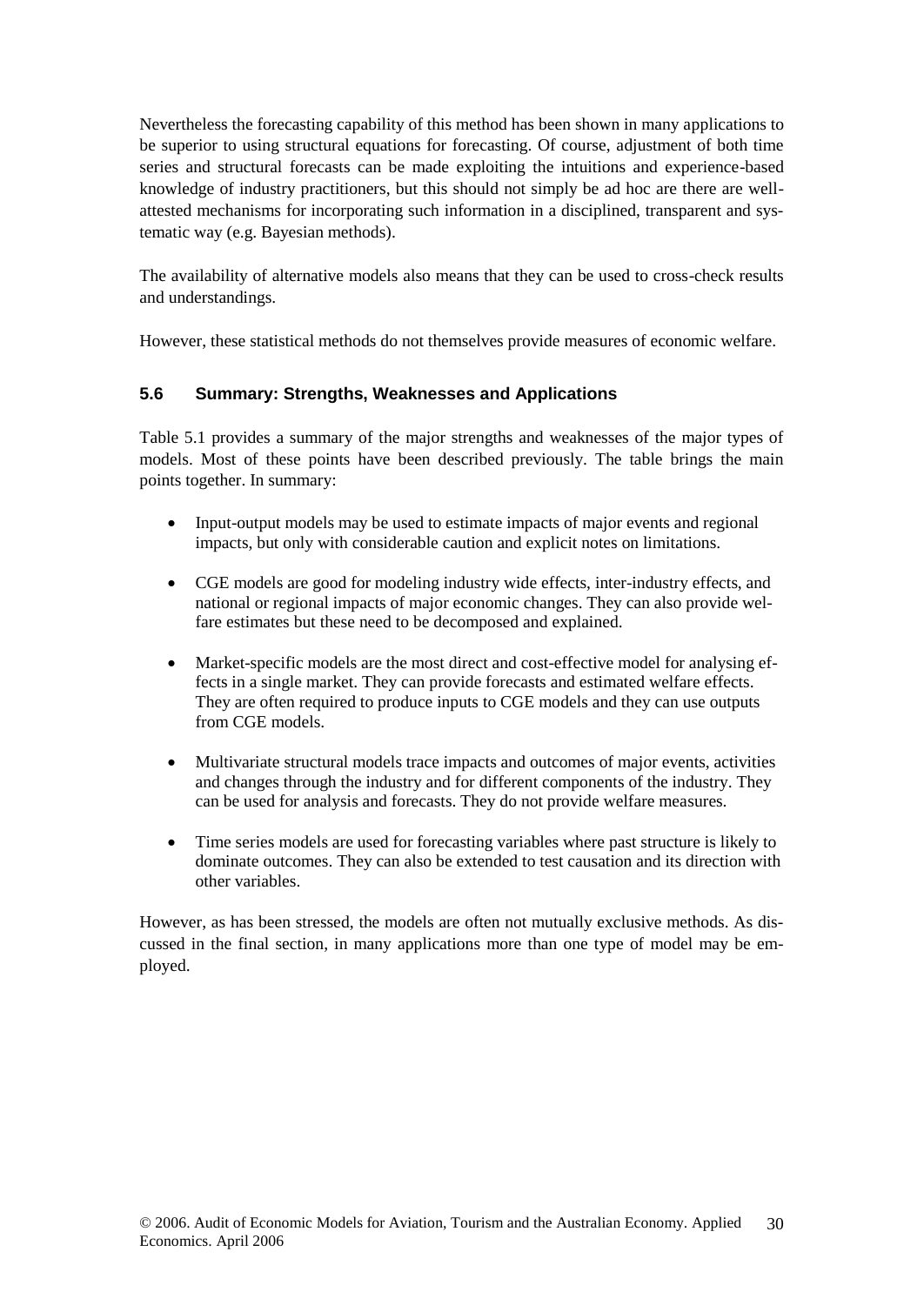| <b>Model-Type</b>                                             | -- ----- <sub>-</sub> ,<br><b>Strengths</b>                                                                                                                                                                                                                   | Weaknesses                                                                                                                                                                                                                                                                                                               | <b>Applications</b>                                                                                                                                                                                                                                                                                                                            |
|---------------------------------------------------------------|---------------------------------------------------------------------------------------------------------------------------------------------------------------------------------------------------------------------------------------------------------------|--------------------------------------------------------------------------------------------------------------------------------------------------------------------------------------------------------------------------------------------------------------------------------------------------------------------------|------------------------------------------------------------------------------------------------------------------------------------------------------------------------------------------------------------------------------------------------------------------------------------------------------------------------------------------------|
| Input-Output                                                  | The models track<br>inter-industry rela-<br>tionships and knock-<br>on effects                                                                                                                                                                                | Models contain no resource<br>constraints and no prices<br>and assume that effects are<br>taken as fixed with no ad-<br>justments in behaviour or<br>feedbacks. Not helpful for<br>forecasting since too many<br>variables are kept constant.                                                                            | May be used to estimate<br>impacts of major events<br>and regional impacts, but<br>only with considerable cau-<br>tion and explicit notes on<br>limitations.                                                                                                                                                                                   |
| CGE models                                                    | Good CGE models<br>track inter-industry<br>relationships, are<br>based on realistic<br>behavioural assump-<br>tions, and allow for<br>resource constraints<br>and prices. Can pro-<br>vide fully simulated<br>economic impacts<br>and welfare esti-<br>mates. | CGE models are industry<br>based and may require sub-<br>stantial detailed modeled<br>inputs. Model assumptions<br>regarding scale effects,<br>adjustment mechanisms,<br>and labour supply need<br>close scrutiny. The model-<br>ling often seems black box<br>to non-expert users. Maybe<br>overkill for small changes. | Good for modeling industry<br>wide effects, inter-industry<br>effects, and national or<br>regional impacts of major<br>economic changes.<br>Good for conditional fore-<br>casting, but less so for un-<br>conditional forecasts and<br>for time paths.<br>Can provide welfare esti-<br>mates but these need to be<br>decomposed and explained. |
| Market-specific<br>models                                     | Market-specific mod-<br>els focus on the key<br>details and primary<br>effects. They use<br>well-understood de-<br>mand and cost func-<br>tions and produce<br>transparent results.<br>Welfare effects are<br>readily estimated.                              | A partial equilibrium model<br>misses any flow-on effects<br>and feed-backs outside the<br>industry, if these are signif-<br>icant. Relies upon external<br>rather than own-estimation<br>of the magnitude of the<br>internal relationships.                                                                             | Market-specific models are<br>the most direct and cost-<br>effective model for analys-<br>ing effects in a single mar-<br>ket. Can be used for analy-<br>sis and forecasts. Also they<br>are often required to pro-<br>duce inputs to CGE models<br>and they can use outputs<br>from CGE models.                                               |
| Multivariate<br>structural estima-<br>tion models             | Within-industry rela-<br>tionships and detail<br>tracked closely. Pro-<br>vides estimates of the<br>magnitude of under-<br>lying relationships<br>and diagnostics for<br>the model's accuracy<br>in representing past<br>behaviour.                           | Misses any flow-on effects<br>and feed-backs outside the<br>industry, if these are signif-<br>icant. Subject to a range of<br>problems in measuring and<br>isolating all relevant varia-<br>bles.                                                                                                                        | Traces impacts and out-<br>comes of major events,<br>activities and changes<br>through the industry and<br>for different components of<br>the industry. Can be used<br>for analysis and forecasts.<br>They do not provide wel-<br>fare measures.                                                                                               |
| Time series<br>models (univari-<br>ate and multivar-<br>iate) | Do not depend upon<br>theoretical structures<br>or upon data beyond<br>the variable of inter-<br>est.                                                                                                                                                         | Not directed at comprehen-<br>sive analysis of behaviour<br>and relationships.                                                                                                                                                                                                                                           | Major use is for forecasting<br>variables where past struc-<br>ture is likely to dominate<br>outcomes. Can be extended<br>to test causation and its<br>direction with other varia-<br>bles.                                                                                                                                                    |

**Table 5.1 Summary of major features of models**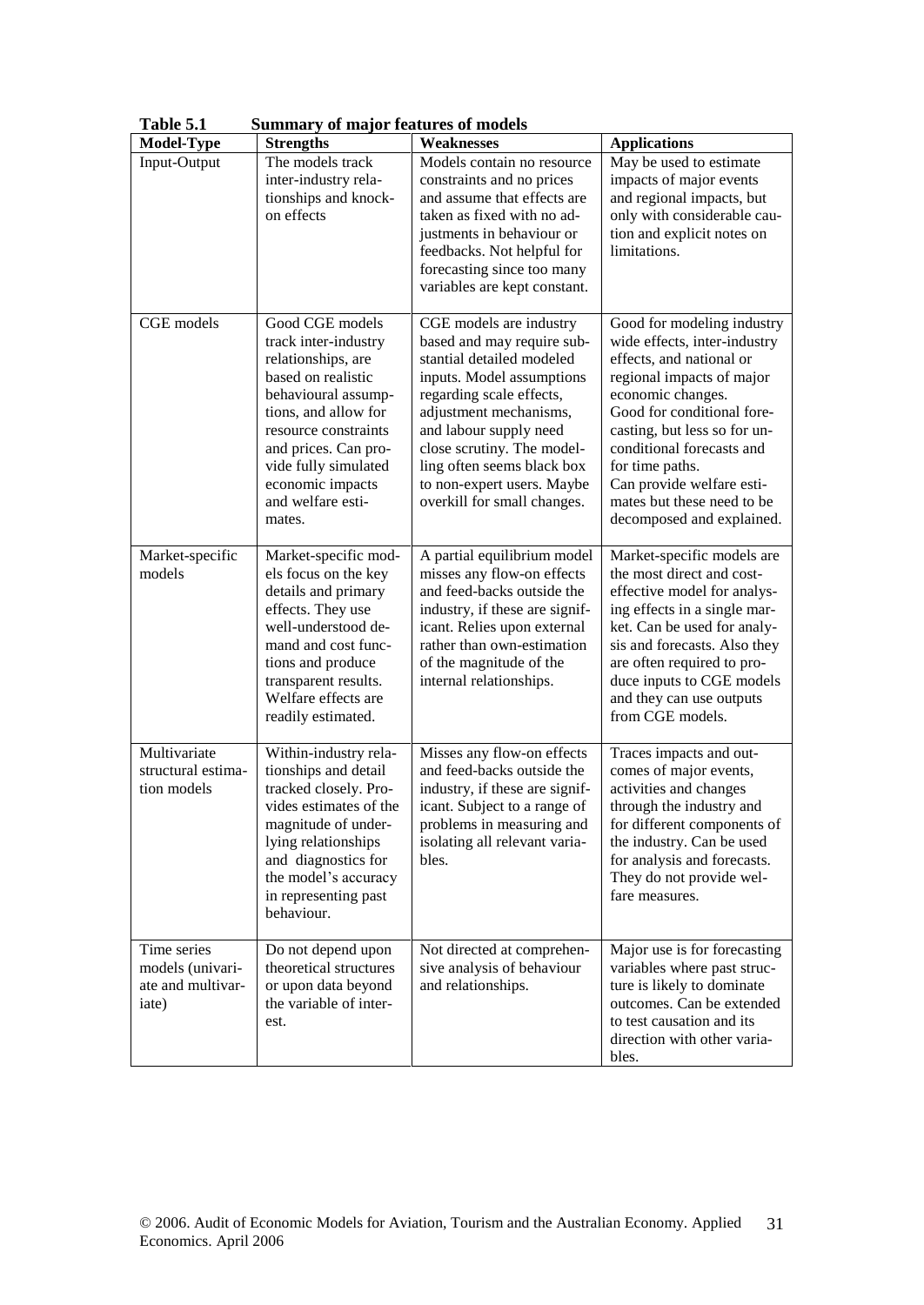## **5.7 Applications Further Considered**

Clearly the model of choice depends on the task. If the task is a forecast of tourist numbers of expenditure for commercial purposes, a multivariate structural estimation model or a time series model is likely to be the model of choice.

If the task is principally to analyse the economic and welfare effects of a change in one sector, with minimal spillover effects to other sectors, as is the case for minor policy changes in the aviation sector (such as a change in night curfew hours), a market-specific model is appropriate. However, this may still draw on a structural estimation or time series model to provide some inputs.

Matters are more complex when two or more sectors are involved (as may occur when a new airline is added to a route or a new route is introduced to an airport) and when both forecasts of economic activity and estimates of welfare changes are required. Here, as shown in Figure 5.1, there are three main approaches. These approaches do not have formal names. For convenience here we will label them below as the traditional approach, the mixed approach, and the gold-standard approach.



#### **Figure 5.1 Alternative approaches to estimating economic activity and welfare effects**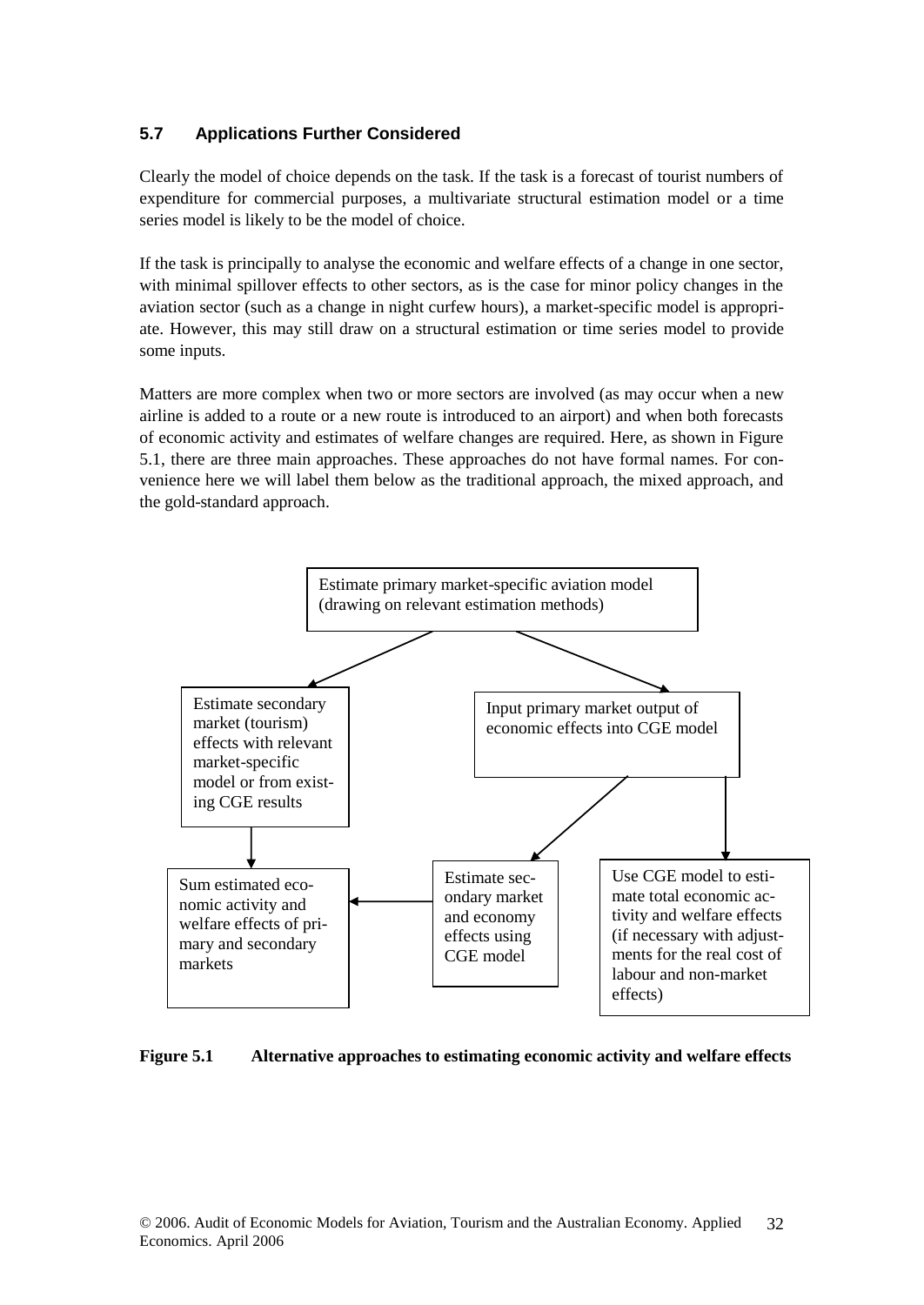Importantly, in each case the starting point is likely to be estimates derived from a primary market-specific aviation model, drawing on relevant estimation methods.

**Traditional approach**. In this approach, after estimating the consumer and producer surpluses in the primary market, the analyst estimates the net benefits in the secondary tourism market from some other source and adds these effects together with the primary effects. The 'other source' may be either the analyst's own estimates of the net benefits in the tourist market using a partial equilibrium model for that sector or estimates derived from results from existing CGE model work. This kind of approach is commonly used in multi-modal transport studies where estimates of effects in the primary mode (say aviation or rail) are estimated first and then the estimated spillover effects on other modes are added in.

This approach is practical and for many applications it would provide robust and quite accurate and comprehensive answers. However it is limited in that a partial equilibrium analysis of the tourism sector does not pick up all the economy-wide spillovers and reliance on existing CGE outputs may not pick up on the circumstances of the particular case under study.

**Mixed approach**. Under this approach, the analyst inputs the estimated primary market effects into a CGE model and then takes the outputs of the CGE model for the tourism sector back into account in summing the primary and secondary effects.

A simple model of the relevant primary markets can be estimated, using information about airline costs, elasticities of demand for air travel and tourism, and tourism expenditure levels and patterns. This model provides estimates of changes in consumer and producer surpluses. It can also be provide estimates of changes in tourism demand etc. as inputs to a CGE model.

The changes in tourism expenditure can be fed directly into a CGE model with a tourism sector. If the CGE model does not possess this sector, the impacts on individual industries must be specified as inputs. The CGE model will produce estimates of changes in key variables such as GDP, GNP and GSP. Further adjustments will need to be made to produce estimates of changes in net benefits if factors used change.

The estimates provided by the aviation and CGE model can then be combined to obtain estimates of overall changes in welfare, consumer surplus, employment and other variables of interest. This approach can produce the same range of outputs as the gold-standard approach below, though some estimates are less rigorous and more approximate.

This approach is useful when modeling of the full secondary effects is important and an existing CGE model can be readily used.

**Gold-standard approach**. Under this approach, the estimated primary market effects are input into a CGE model and the CGE model is then used to estimate the total economic activity and welfare effects.

This approach involves a detailed industry-specific aviation model linked in with an advanced CGE model. The aviation model would incorporate demand and cost functions, along with the capability to explore behavioural issues (such as how airlines compete). The CGE model